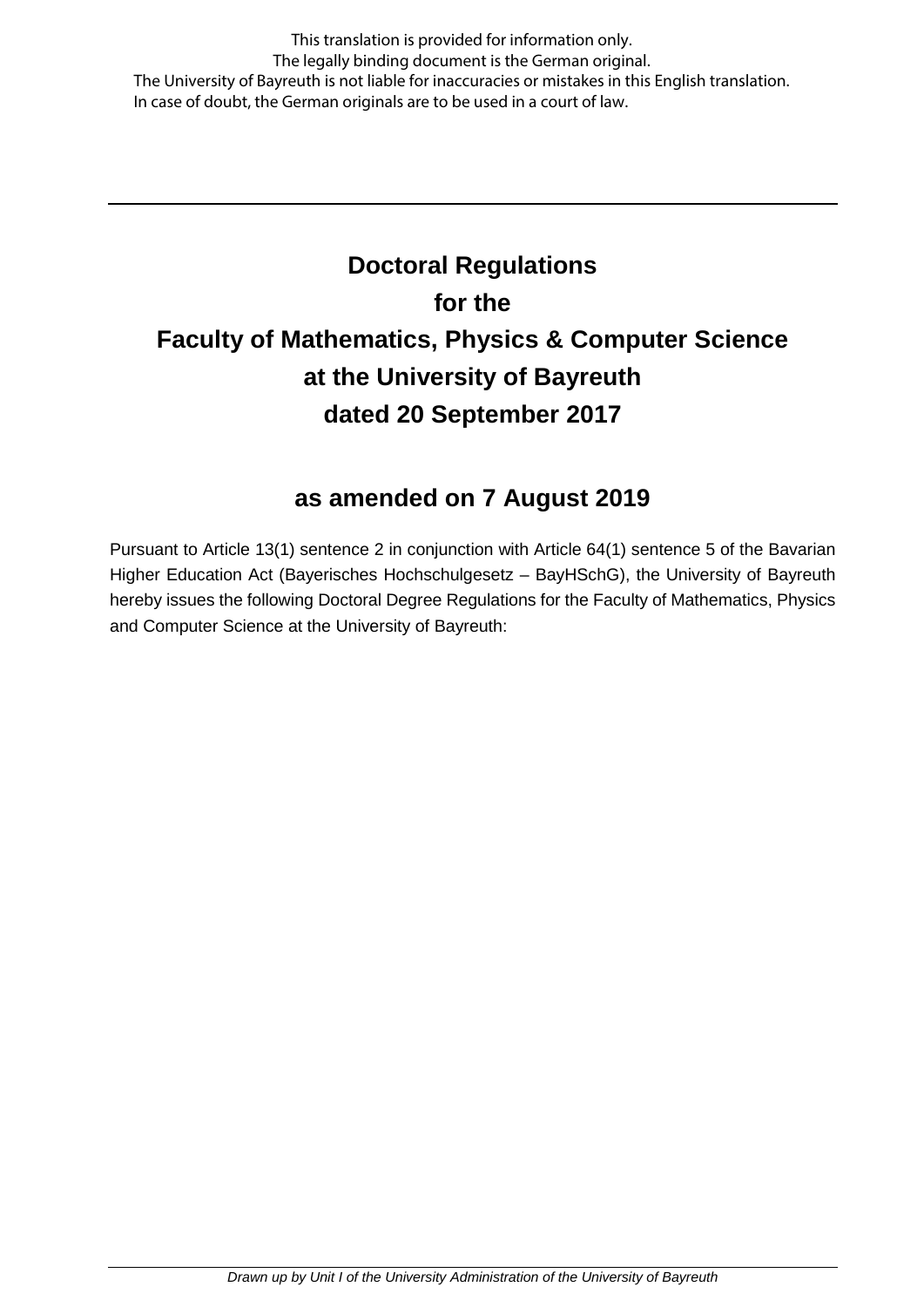#### **Table of contents**

#### **Part I: General provisions**

- Section 1 Doctoral degree
- Section 2 Entitlement to administer examinations
- Section 3 Doctorate committee and extended doctorate committee

#### **Part II: Regular process of obtaining a doctoral degree**

- Section 4 Application for admission to doctoral studies
- Section 5 Statistical requirements
- Section 6 Test of aptitude for doctoral studies
- Section 7 Supervision and supervision agreement
- Section 8 Application for admission to the doctoral examination process
- Section 9 Decision on admission to doctoral studies and to the doctoral examination process
- Section 10 Withdrawal from the doctoral programme
- Section 11 Doctoral thesis
- Section 12 Evaluation of the thesis
- Section 13 Board of examiners
- Section 14 Thesis colloquium
- Section 15 Final grade for the doctorate
- Section 16 Publication of the thesis
- Section 17 Doctoral diploma and acquisition of the doctoral degree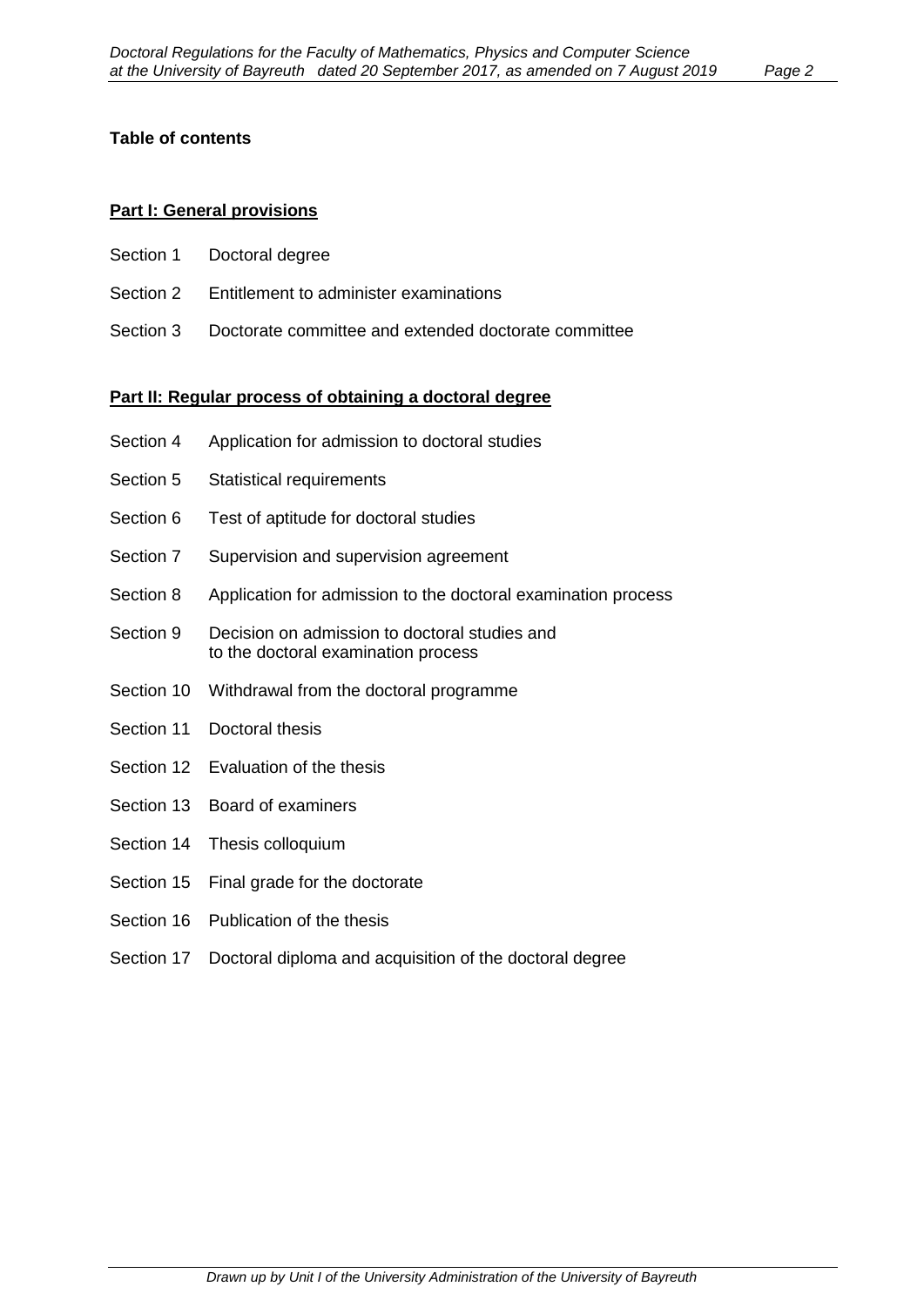#### **Part III: Award of honorary doctoral degrees**

Section 18 Award of honorary doctoral degrees

#### **Part IV: Alliances with universities of applied sciences (Fachhochschulen/HAWs)**

Section 19 Alliances with universities of applied sciences (Fachhochschulen/HAWs)

#### **Part V: Binational doctoral studies**

- Section 20 General
- Section 21 Examination process at the Faculty of Mathematics, Physics and Computer Science at the University of Bayreuth
- Section 22 Examination process at the partner institution
- Section 23 Joint diploma

#### **Part VI: Additional provisions, effective date and transitional provisions**

- Section 24 Invalidity of the doctoral degree
- Section 25 Right of inspection
- Section 26 Consideration of special circumstances
- Section 27 Consideration of the special needs of persons with disabilities
- Section 28 Effective date, transitional provisions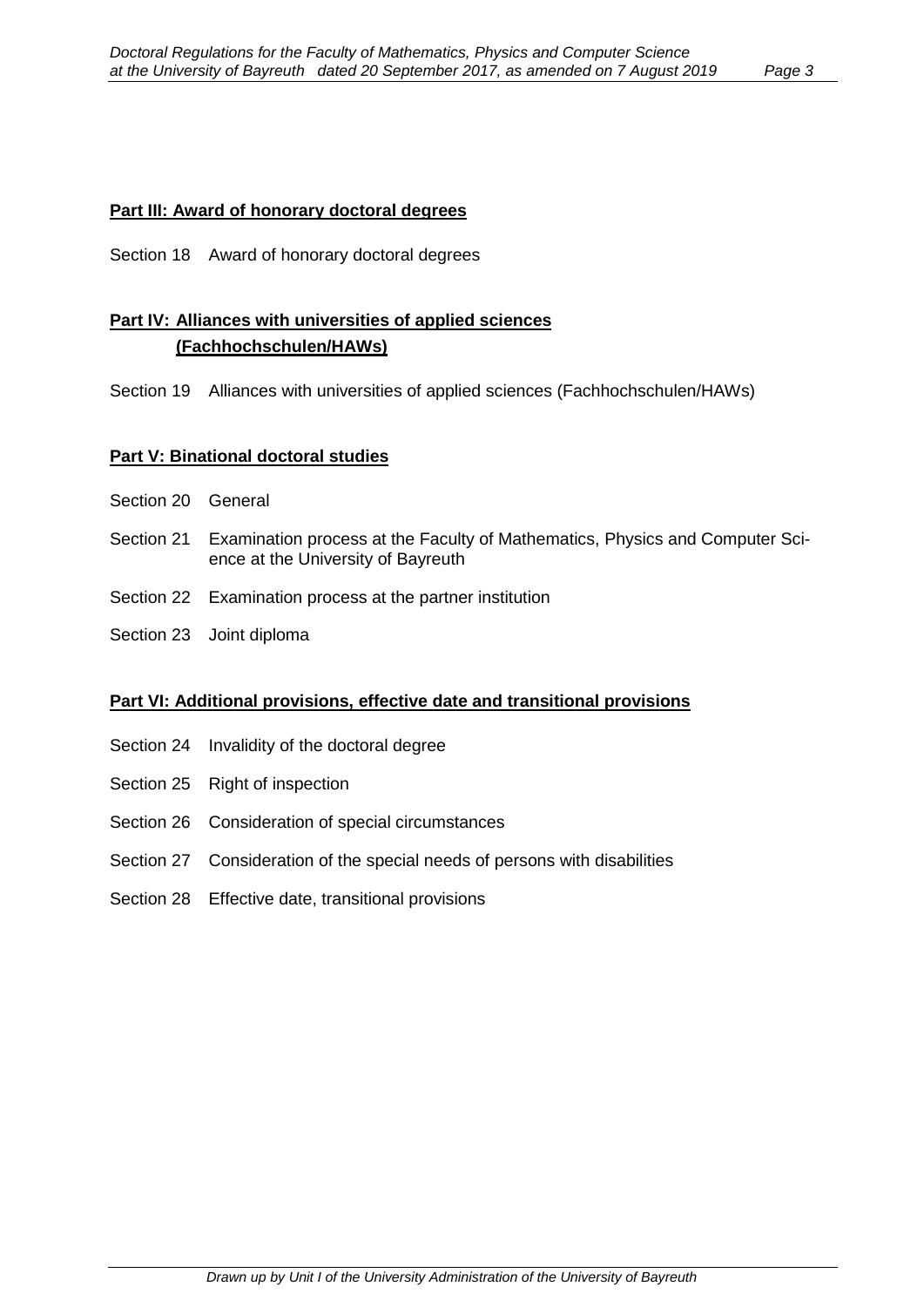#### **Part I: General provisions**

### **Section 1 Doctoral degree**

- $(1)$ The University of Bayreuth shall award the academic degree of "Doktor der Naturwissenschaften" (Dr. rer. nat.) through its Faculty of Mathematics, Physics and Computer Science. <sup>2</sup>The degree may be awarded as "Doktorin" or "Doktor". <sup>3</sup>The abbreviated form remains unaffected.
- (2) Pursuant to Article 64(1) of the Bavarian Higher Education Act (Bayerisches Hochschulgesetz – BayHSchG), the award of a doctoral degree shall serve as evidence of having completed independent academic research at a level that substantially exceeds the requirements set forth in Section 4.1.1 hereof for admission to doctoral studies.
- (3) Award of a doctoral degree shall require doctoral students to write an academic research paper (thesis) and pass a viva voce examination (thesis colloquium).
- $(4)$ <sup>1</sup> As set forth in Section 18 hereof, the University of Bayreuth shall award the academic title of "Doktor der Naturwissenschaften ehrenhalber" (Dr. rer. nat. h. c.) through its Faculty of Mathematics, Physics and Computer Science in exceptional cases in which individuals earn this title on the basis of outstanding academic achievements. <sup>2</sup>Sentences 2 and 3 of Section 1.1 shall apply accordingly.

# **Section 2 Entitlement to administer examinations**

<sup>1</sup>The lecturers entitled to administer examinations pursuant to these regulations shall be professors within the meaning of Article 2(3) sentence 1 of the Bavarian Higher Education Employment Act (Bayerisches Hochschulpersonalgesetz – BayHSchPG), professors who have qualified for release from duty, retired professors (cf. Article 13 BayHSchPG) and all other lecturers entitled to administer examinations pursuant to Section 4 of the Higher Education Examiners Act (Hochschulprüferverordnung – HSchPrüferV) who are members of the Faculty of Mathematics, Physics and Computer Science. <sup>2</sup>Lecturers from other faculties at the University of Bayreuth or other German or international institutions of higher education may also be appointed as examiners, provided they meet the qualification requirements specified in Article 62(1) of the Bavarian Higher Education Act (BayHSchG) in conjunction with Section 4 of the Higher Education Examiners Act (HSchPrüferV). <sup>3</sup>Section 19 hereof shall apply with respect to doctoral programmes carried out in cooperation with universities of applied sciences (Fachhochschulen/HAWs) and Part V of these regulations shall apply to "binational" doctoral programmes (joint programmes with foreign universities).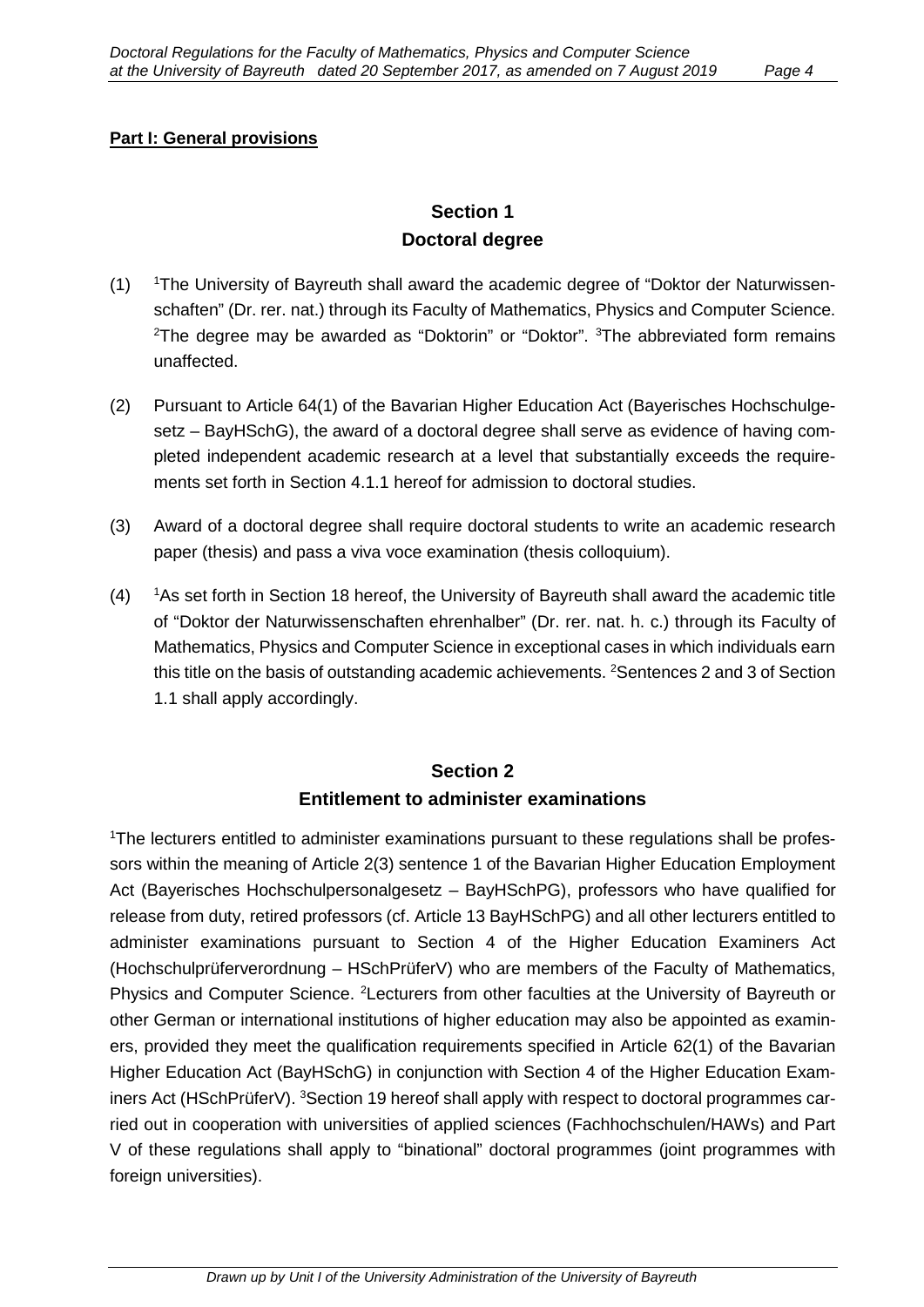#### **Section 3**

#### **Doctorate committee and extended doctorate committee**

- (1) Unless otherwise stipulated in these doctoral degree regulations, the doctorate committee shall be responsible for granting admission to doctoral studies and for executing the doctoral examination process.
- $(2)$ The doctorate committee shall comprise the dean, acting as chair, and three professors within the meaning of Article 2(1)(1) Bavarian Higher Education Employment Act (BayHSchPG) as well as one other member of academic staff who has a doctorate, is another full-time member of academic staff and teaches at university level. <sup>2</sup>They shall be elected by the faculty council for a term of two years.
- $(3)$ <sup>1</sup>The doctorate committee shall meet quorum when all members have been summoned in line with relevant procedures and the majority of members are present and eligible to vote.  $^{2}$ The committee shall pass resolutions based on the majority of votes cast.  $^{3}$ It shall not be permitted to abstain from voting, cast secret ballots or vote by proxy. <sup>4</sup>Should a vote result in a tie, the chair shall have the casting vote.
- $(4)$ The decisions of the doctorate committee must be conveyed in writing to applicants and doctoral students by the dean. <sup>2</sup>Decisions having adverse effects shall be justified and include information on the available legal remedies.
- (5) Exclusion on the basis of personal involvement shall be governed by Article 41(2) of the Bavarian Higher Education Act (BayHSchG) in conjunction with Articles 20 and Article 21 of the Bavarian Administrative Procedures Act (Bayerisches Verwaltungsverfahrensgesetz – BayVwVfG).
- $(6)$ <sup>1</sup>The extended doctorate committee shall be composed of the members of the doctorate committee, all other university teaching staff within the meaning of Article 2(3) sentence 1 of the Bavarian Higher Education Employment Act (BayHSchPG), professors who have qualified for release from duty and retired professors at and from the Faculty of Mathematics, Physics and Computer Science. <sup>2</sup>lts chair shall be the dean. <sup>3</sup>lt shall be called within fourteen days of any one member's request. <sup>4</sup>Section 3.3 to 3.5 hereof shall apply accordingly.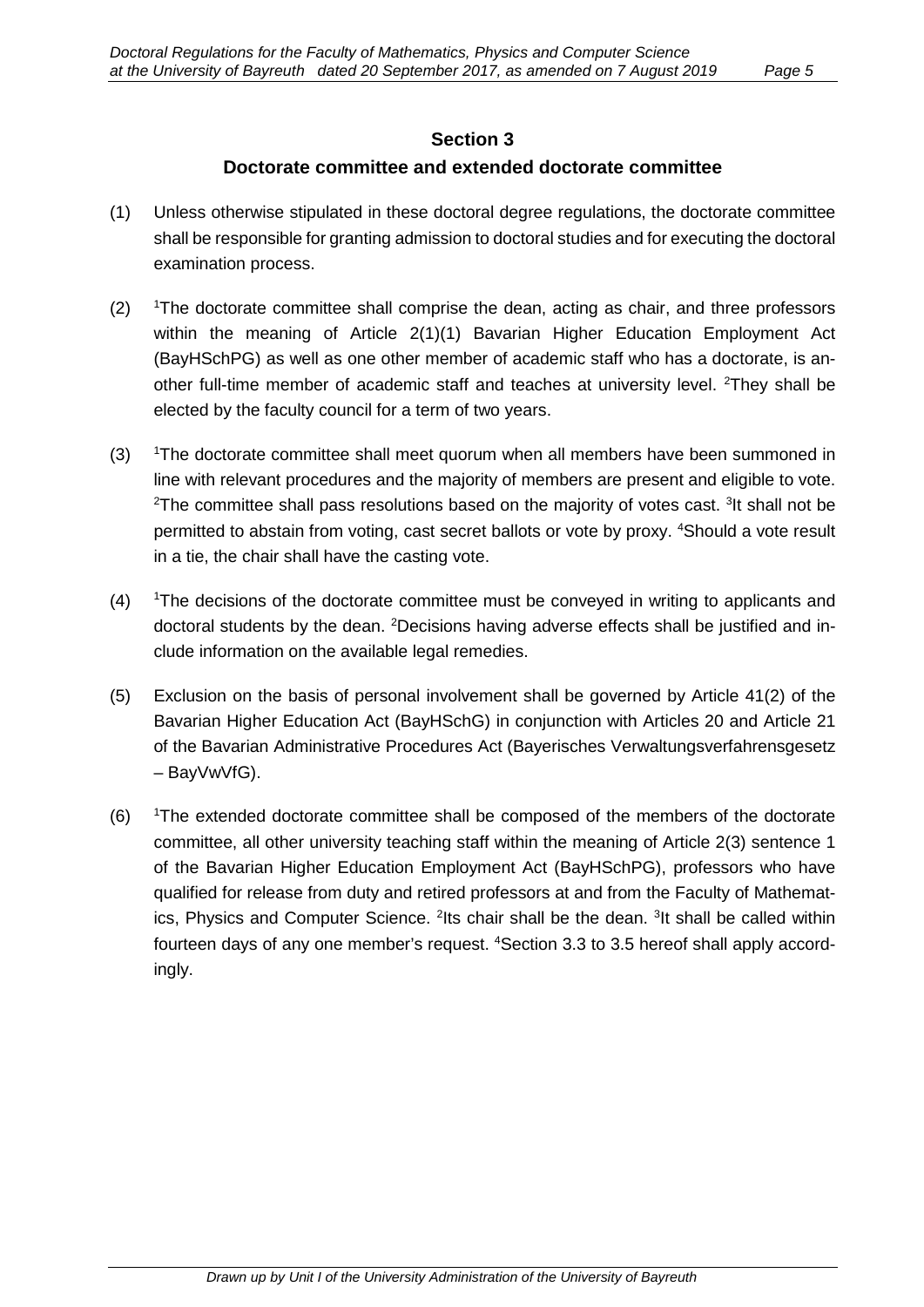#### **Part II: Regular process of obtaining a doctoral degree**

## **Section 4 Application for admission to doctoral studies**

- (1) Applicants for a doctoral studies programme shall fulfil the following requirements:
	- 1. They must have obtained a university degree in the relevant discipline; this degree shall normally be a "Diplom" from a German university, a master's degree from a university or university of applied sciences (Fachhochschule/HAW) or the German First State Examination in Secondary School Teaching. The doctorate committee may also accept other types of degrees from institutions of higher learning as well as degrees in related disciplines as sufficient for meeting the doctoral programme requirements; it may also impose additional requirements on applicants in certain cases. The doctorate committee shall also decide on the recognition of degrees from institutions of higher education outside of Germany. In so doing, it shall apply the principle of equivalence in accordance with Article 63 of the Bavarian Higher Education Act (BayHSchG). Equivalence shall be ascertained using the equivalence agreements approved by the Standing Conference of the Ministers of Education and Cultural Affairs of the Länder in the Federal Republic of Germany (KMK) and the German Rectors' Conference (HRK). In cases of uncertainty regarding equivalence, the Central Office for Foreign Education (ZAB) may be consulted. The requirements set forth in sentence 1 above shall be considered met if applicants pass the test of aptitude for pursuing doctoral studies pursuant to Section 6 hereof.
	- 2. Applicants may not have failed that test or a similar type of doctoral examination.
	- 3. Applicants shall have entered into a supervision agreement pursuant to Section 7 hereof with a lecturer entitled to administer examinations pursuant to Section 2 sentence 1 hereof; however, applicants shall not be automatically entitled to conclude a supervision agreement.
	- 4. Applicants may not have proven themselves unworthy of holding the title of "Doktor" through their conduct.
- $(2)$ <sup>1</sup>Applications for doctoral studies shall be made in writing to the doctorate committee via the dean. <sup>2</sup>Applications shall be accompanied by the documents required as evidence of meeting the requirements set out in Section 4.1 and a statement from applicants that they have not been accepted for doctoral studies in the same discipline at another university or institution of the University of Bayreuth that awards doctorates. <sup>3</sup>The application shall also involve registering online with the faculty as an applicant.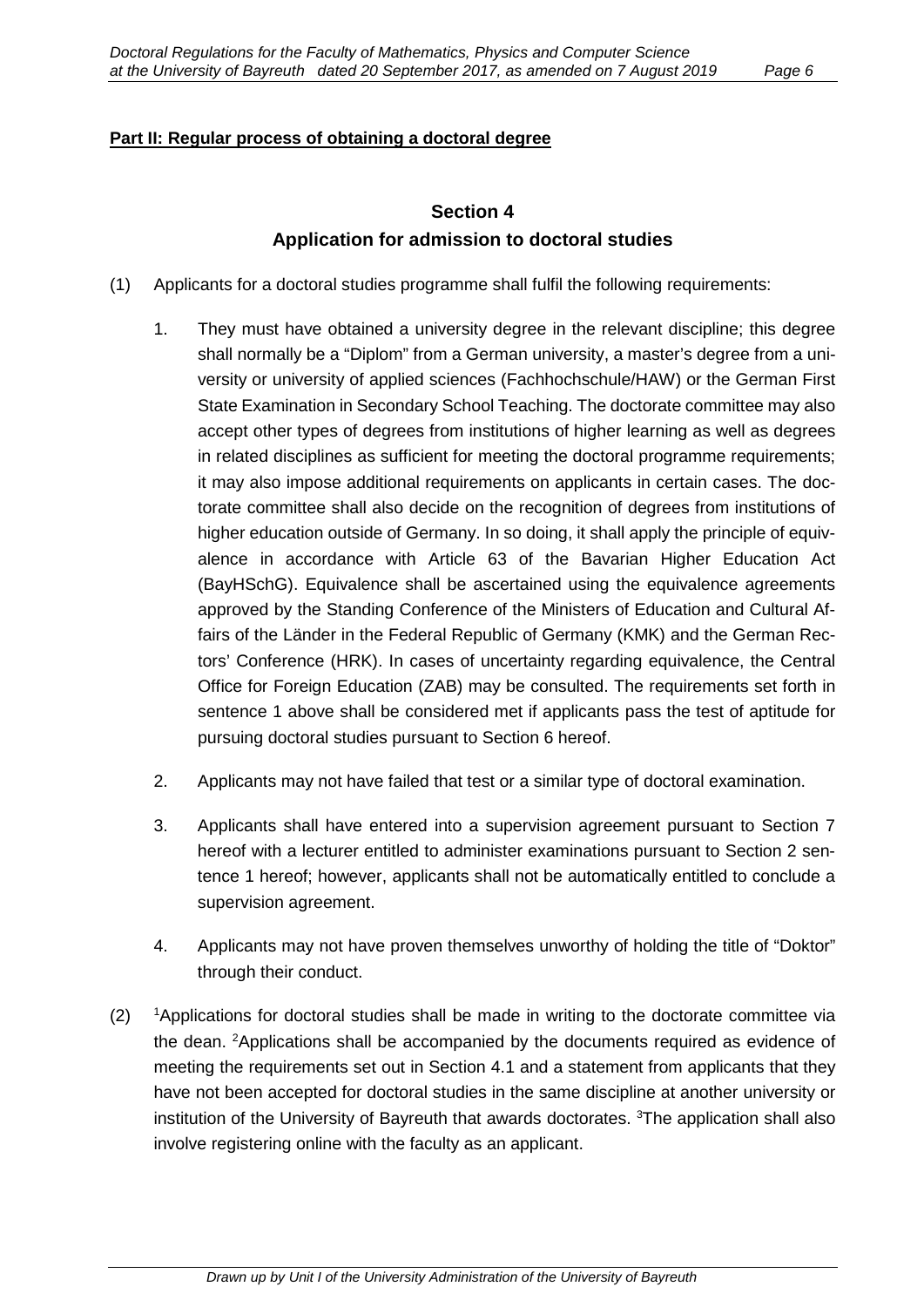(3) Doctoral studies shall commence on receipt of written confirmation of acceptance for doctoral studies at the faculty.

# **Section 5 Statistical requirements**

- (1) To implement the university's data collection requirements as set forth in the Higher Education Statistics Act (HStatG) of 2 November 1990, as amended, doctoral students' personal data as specified in Section 5 of the Higher Education Statistics Act shall be collected, automatically saved and processed by the faculty upon submission of the application for admission to doctoral studies; this shall be done for the purpose of fulfilling the statutory requirements and for purposes of legislation and planning in higher education pursuant to Section 1(1) sentences 1 and 2 of the Higher Education Statistics Act. Applicants shall be obligated to cooperate and provide their personal data (Article 10(2) sentence 3 BayHSchG) in this regard.
- $(2)$ <sup>1</sup>The data to be collected pursuant to the Higher Education Statistics Act (HStatG) of 2 November 1990 shall be submitted regularly to the Statistics Office of the State of Bavaria and to university administrators for the purpose of presenting higher education statistics. <sup>2</sup>Personal data shall be utilized and processed as stipulated in Article 10 of the Bavarian Higher Education Act (BayHSchG).

# **Section 6 Test of aptitude for doctoral studies**

- (1) Admission to the test of aptitude for doctoral studies shall require that:
	- 1. Applicants do not meet the requirements set out in Section 4.1.1 and have not obtained a bachelor's degree in the relevant discipline from a university or university of applied sciences (Fachhochschule/HAW) or a "Diplom" degree in the relevant discipline from a university of applied sciences (Fachhochschule/HAW) with a final grade of "good" or better.
	- 2. Applicants have not previously failed a relevant test of aptitude for doctoral studies or a similar test at another German institution of higher education.
	- 3. A lecturer entitled to administer examinations pursuant to Section 2 hereof is in favour of admission to the test of aptitude for doctoral studies after consulting with the relevant applicant.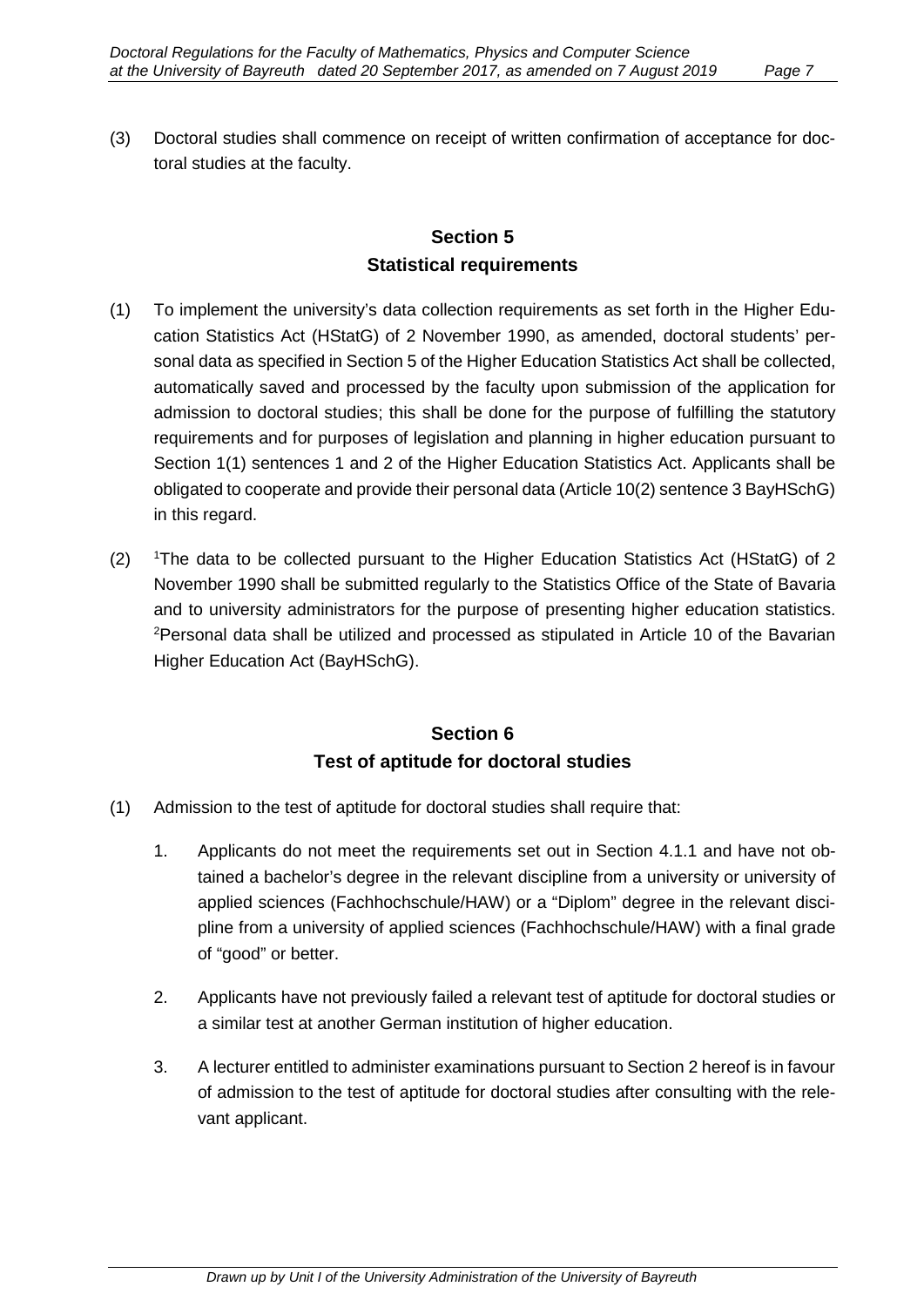- $(2)$ <sup>1</sup>Applications for admission to the test of aptitude for doctoral studies shall be submitted in writing to the chair of the doctorate committee. <sup>2</sup>Applicants shall include the following documents with their applications:
	- 1. Documentation of having met the admission requirements specified in Section 6.1.2 and 6.1.3 above
	- 2. A statement indicating whether they have previously taken a test of aptitude for doctoral studies or a similar test at another institution of higher education

3 Applicants may also submit additional documentation of any qualifications relevant to their fields of study that go beyond their current degrees.

- $(3)$ <sup>1</sup>The doctorate committee shall be responsible for deciding on admission to the test of aptitude for doctoral studies. 2 Admission shall be denied if:
	- 1. The requirements for admission set out in Section 6.1 above have not been met, or
	- 2. Applicants have proven themselves unworthy of holding the title of "Doktor" through their conduct, or
	- 3. Applicants have not provided all of the documentation specified in Section 6.2 sentence 2 above
- (4) Applicants must prove by way of the test of aptitude for doctoral studies that they have the subject knowledge and academic ability necessary for pursuing doctoral studies.
- $(5)$ <sup>1</sup>The test of aptitude for doctoral studies shall consist of an oral examination before an examination committee lasting approximately one hour. <sup>2</sup>The examination committee shall be composed of three lecturers from the relevant discipline who are entitled to administer examinations. 3 The chair of the doctorate committee shall appoint the examination committee and select an examiner to chair the committee. <sup>4</sup>He or she shall set the examination date and invite the members of the examination committee and the applicants to the examination with one week's notice. <sup>5</sup>Section 14.7 hereof shall apply accordingly.
- $(6)$ The test of aptitude for doctoral studies shall not be graded. <sup>2</sup>The examination committee shall decide whether applicants have met the requirements specified in Section 6.4 above. <sup>3</sup>If it determines that the requirements have not been met, the test of aptitude for doctoral studies shall be deemed failed. <sup>4</sup>Section 9.3 sentence 2 hereof shall apply accordingly.
- $(7)$ A failed test of aptitude for doctoral studies may be repeated once. <sup>2</sup>The application for admission to a repeat aptitude test must be submitted within one year of notification of failing the test, unless the chair of the doctorate committee grants applicants a grace period due to special circumstances or events outside of their control.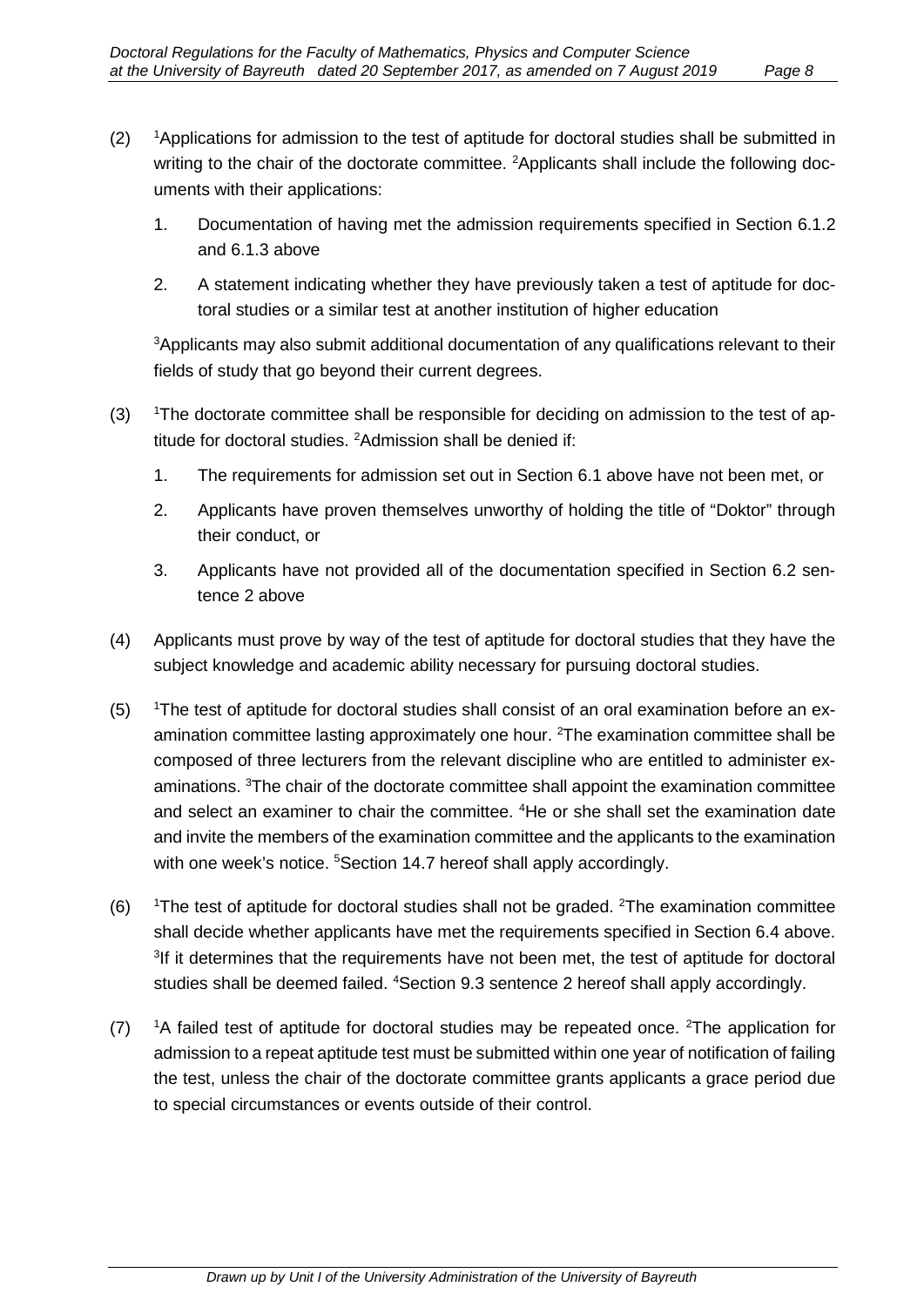- (8) Applicants shall receive a notice, signed by the chair of the doctorate committee, with the result of their test of aptitude for doctoral studies; this notice shall give reason and indicate potential legal remedies.
- (9) Once applicants have passed the aptitude test and met the requirements specified in Section 4.1.2 to Section 4.1.4 of these regulations, they shall receive from the faculty written confirmation of their acceptance for doctoral studies.

### **Section 7 Supervision and supervision agreement**

- $(1)$ Doctoral studies shall be supervised by a lecturer entitled to administer examinations. <sup>2</sup>The key aspects of the doctoral studies relationship shall be set down in a written supervision agreement between the applicant and this lecturer. <sup>3</sup>The supervisor shall inform the doctorate committee if an applicant quits doctoral studies.
- $(2)$ <sup>1</sup>Should the supervisor cease to be one of the lecturers entitled to administer examinations pursuant to Section 2 sentence 1 hereof, the supervisor may continue supervising for up to two years afterwards, provided he or she remains entitled to administer examinations in accordance with Section 2 hereof. <sup>2</sup>The doctorate committee may extend the time period under sentence 1, above, by up to two years at most if there exists good cause.
- (3) If a supervisor is unable to continue supervising a student's doctoral research, the doctorate committee shall arrange for a continuation of supervision to the extent possible.
- $(4)$ <sup>1</sup>If doctoral studies are pursued in cooperation with a university of applied sciences (Fachhochschulen/HAW; Section 19 hereof), such studies shall be supervised on equal terms by the lecturers of the university of applied sciences who are entitled to administer examinations and those of the university; the supervision agreement shall be concluded jointly between those parties and the applicant. 2Section 7.1 and 7.2 above shall apply accordingly.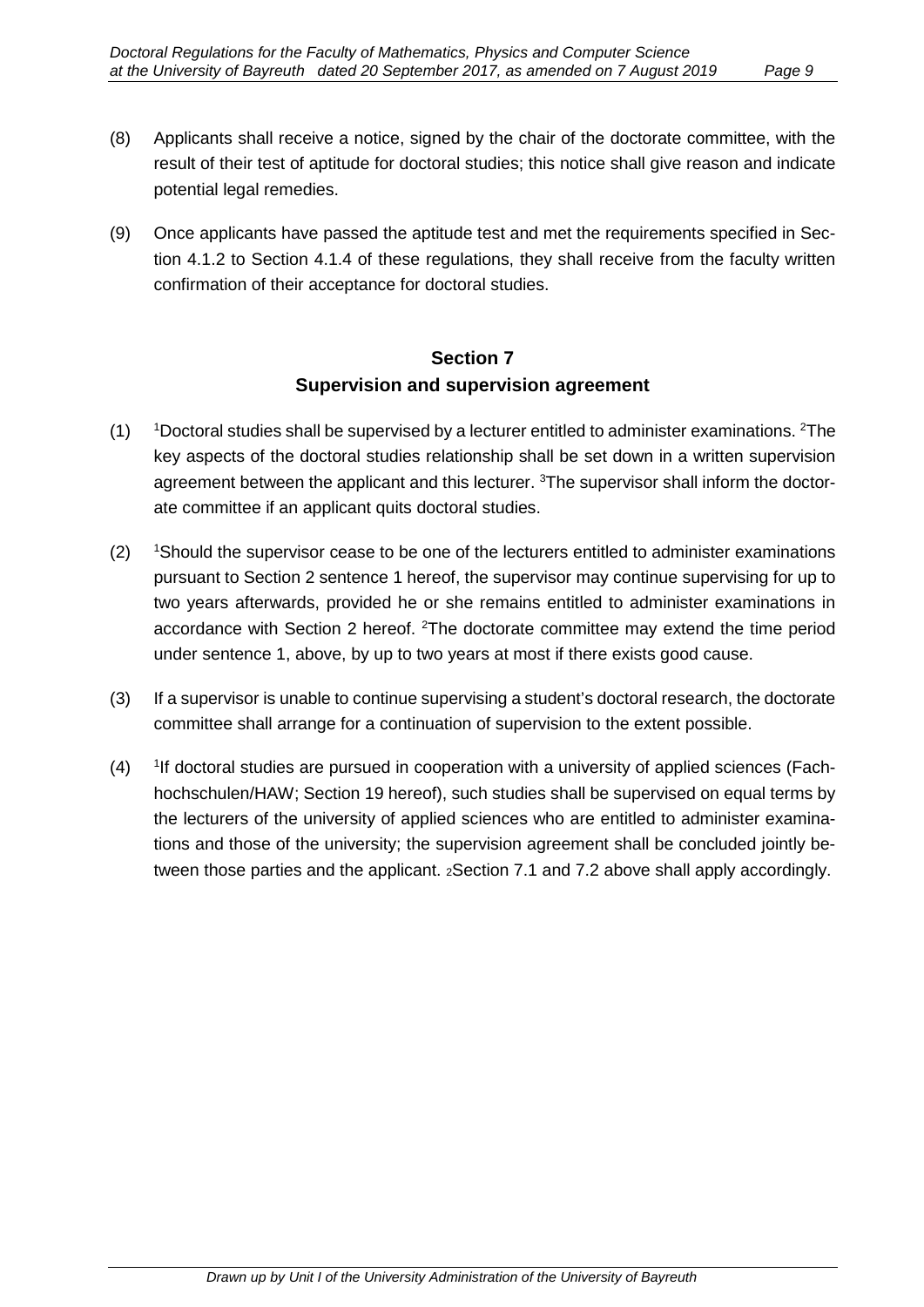#### **Section 8**

#### **Application for admission to the doctoral examination process**

<sup>1</sup>Applications for admission to the doctoral examination process shall be submitted in writing to the doctorate committee via the dean; admission to doctoral studies shall be a prerequisite for admission. 2 The application shall include the following:

- 1. Five identical copies of the student's doctoral thesis, which must fulfil the requirements of Section 11 hereof
- 2. An abstract, with title, in both German and English and both printed and in a form suited to electronic transmission; the format for the latter shall be discussed with the dean
- 3. A sworn statement from the doctoral student affirming that the thesis is the product of independent, self-directed study and does not rely on any sources or aids other than those specified (cf. Article 64(1) sentence 6 BayHSchG) as well as a statement to the effect that he or she has not previously submitted the thesis for the purpose of obtaining an academic degree and that he or she has never failed this or any other similar type of doctoral examination
- 4. A statement indicating that no assistance has been received from professional thesis consultants/coaches or similar service providers and that no such assistance shall be utilized in the future
- 5. The doctoral student's curriculum vitae with particular emphasis on his or her educational history
- 6. An official certificate of good conduct (amtliches Führungszeugnis) Applicants from outside of Germany shall submit evidence that is recognized as equivalent by the University of Bayreuth. This may be an excerpt from their home country's criminal records, a certificate of good character or a comparable document. Members of the University of Bayreuth shall not need to submit a certificate of good conduct.
- 7. An electronic copy of the doctoral thesis along with a statement of consent from the doctoral student permitting the electronic copy of the thesis to be subject to a special review, taking into account the student's copyright and privacy rights
- 8. A statement of consent from the applicant indicating that in the event of suspicion of academic misconduct, the university will be permitted to investigate the matter itself by conducting an internal review.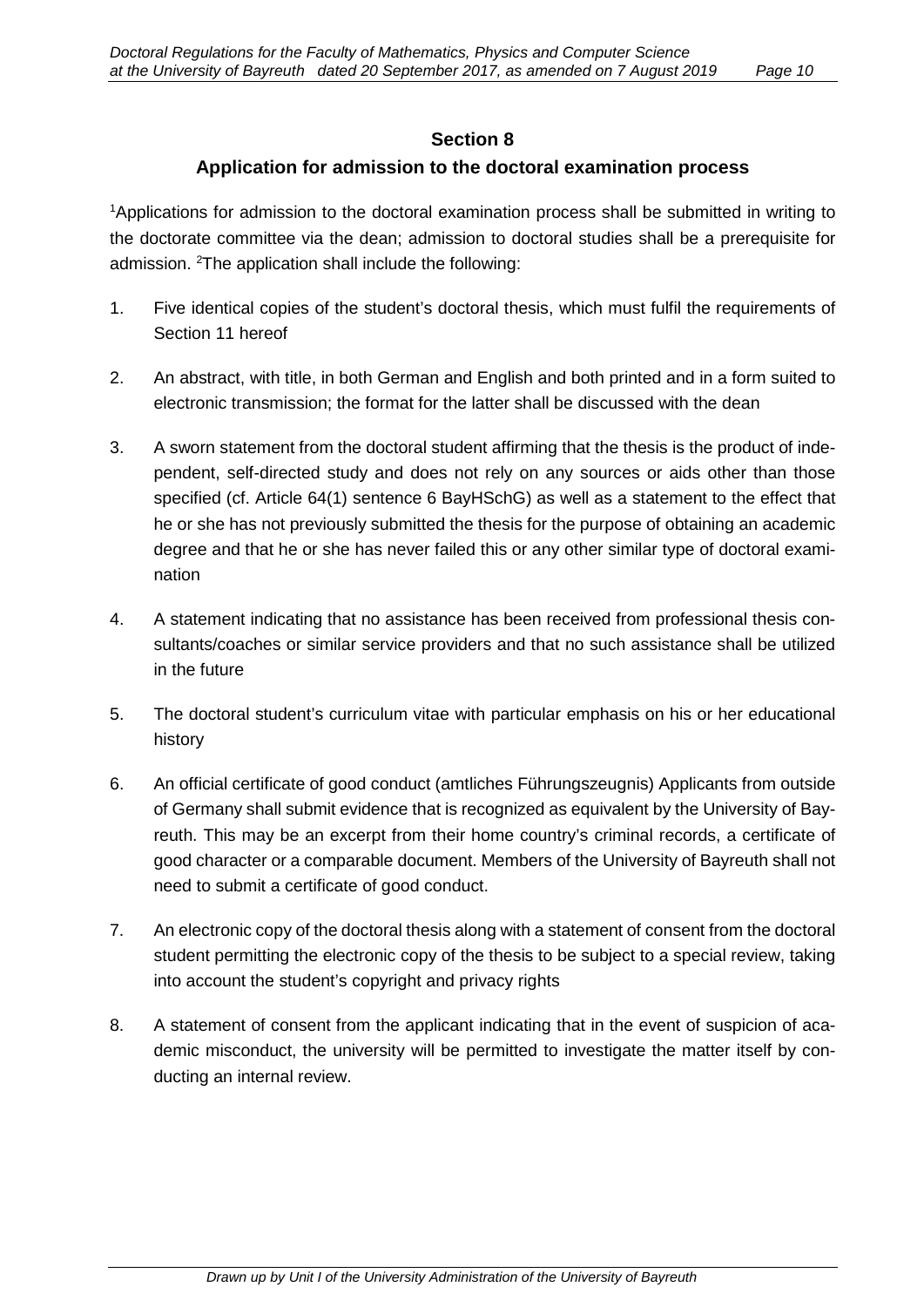# **Section 9 Decision on admission to doctoral studies and to the doctoral examination process**

- (1) Admission to doctoral studies shall be denied if the requirements specified in Section 4.1 hereof have not been met.
- (2) Admission to the doctoral examination process shall be denied if:
	- 1. Admission to doctoral studies has not been granted, or
	- 2. The documentation required under Section 8 hereof is incomplete, or
	- 3. The doctoral student has proven himself or herself unworthy of holding the title of "Doktor" through his or her conduct
- $(3)$ <sup>1</sup>The doctorate committee shall decide on the applications submitted by doctoral students within one month. <sup>2</sup>Doctoral students shall be notified of decisions on admission to or rejection from doctoral studies and the doctoral examination process pursuant to Section 3.4 hereof. <sup>3</sup>With respect to the doctoral examination process, the chair of the doctorate committee shall strive to ensure that no more than three months pass between submission of the application for admission to the doctoral examination process and the final thesis colloquium.

# **Section 10 Withdrawal from the doctoral programme**

1 Doctoral students may withdraw from the programme of doctoral studies at any time prior to submission of the application for admission to the doctoral examination process. <sup>2</sup>Withdrawal declarations shall be submitted in writing to the dean. <sup>3</sup>The dean shall inform the supervisors and afford them a two-week period in which to respond to the request. <sup>4</sup>The supervision agreement shall be regarded as rescinded once the dean has confirmed the declaration following passage of the two-week period.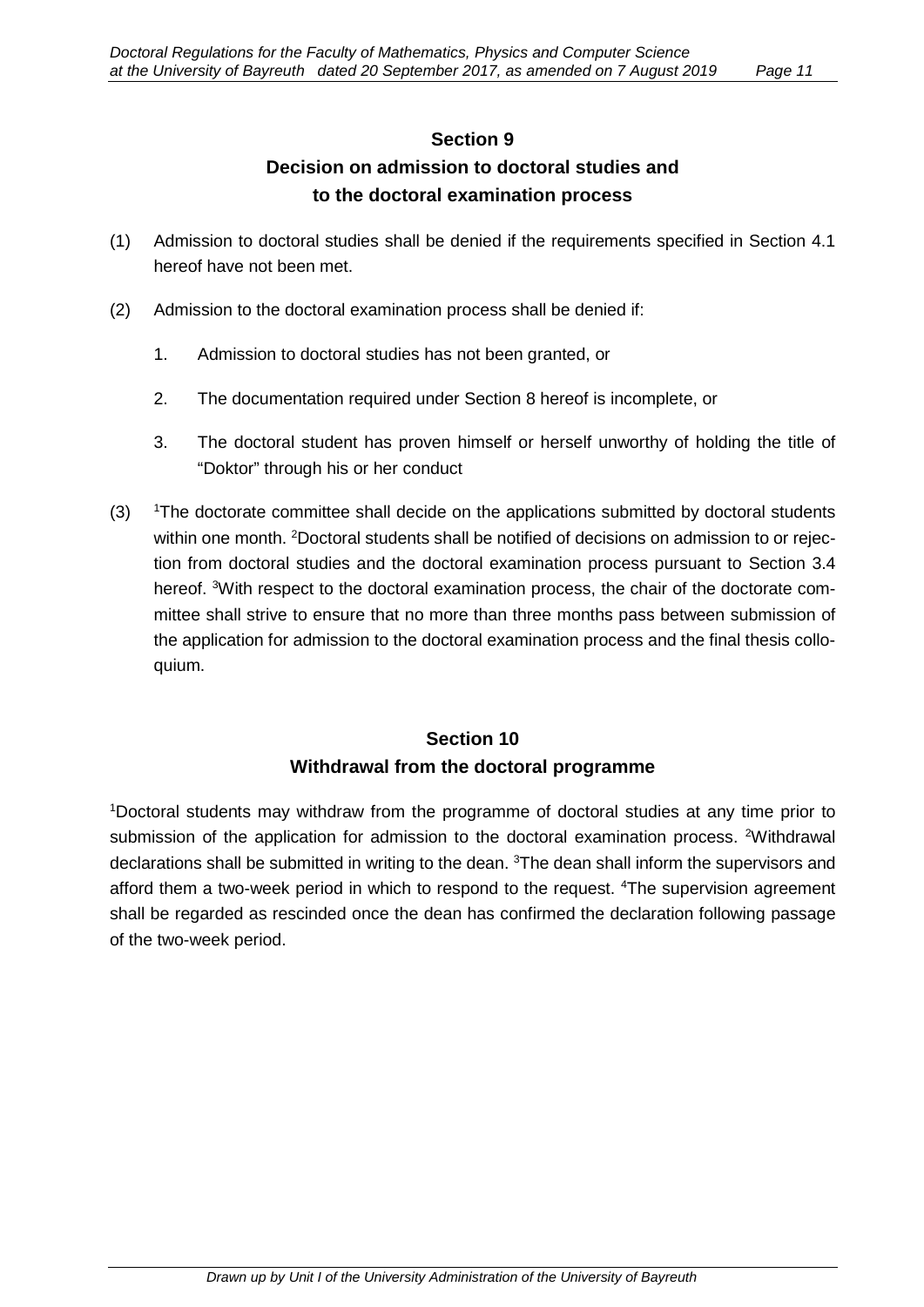# **Section 11 Doctoral thesis**

- $(1)$ The doctoral thesis shall be the product of the doctoral student's independent academic research and contribute to solving a problem in the area of scientific research. <sup>2</sup>It should present new academic findings.  $^3\!$ The results achieved shall be presented in a suitable form.
- $(2)$ The doctoral thesis shall be signed and submitted in typescript; it shall also be bound, paginated and contain a table of contents as well as an abstract that describes the research question and the findings obtained. <sup>2</sup>All literature or other sources used shall be disclosed in full; any wording that is a direct or near-direct quote shall be indicated as such. <sup>3</sup>The information on the title page shall match the sample available at the Office of the Dean. <sup>4</sup>The doctoral thesis shall additionally be submitted electronically in a form that is to be agreed with the dean; this shall enable review by faculty members who are eligible to administer examinations. <sup>5</sup>This review shall comply with the author's copyright and privacy rights.
- (3) If a research paper that has already been published is submitted as a dissertation, the relevant number of author's copies of the printed work may be submitted in lieu of typewritten copies.
- (4) If submitting a thesis by published works, an extended abstract shall be submitted along with the published works to explain the links between the submitted publications and the author's own contribution. The decision as to whether a cumulative dissertation appears suitable is made by the doctorate committee.
- (5) The doctoral thesis shall be written in either German or English.

### **Section 12 Evaluation of the thesis**

 $(1)$ <sup>1</sup> After admission to the doctoral examination process, the doctorate committee shall immediately appoint as assessors at least two members of teaching staff who are eligible to administer examinations to evaluate the doctoral thesis; at least one of these staff members shall be a professor at the Faculty of Mathematics, Physics and Computer Science per the definition of Article 2(1)(1) Bavarian Higher Education Employment Act (BayHSchPG). <sup>2</sup>When doctoral studies are pursued in cooperation with a university of applied sciences (Fachhochschulen/HAW; Section 19 hereof), the standard procedure shall be to appoint as assessors the two supervisors, one from the university of applied sciences and one from the university, each with equal rights.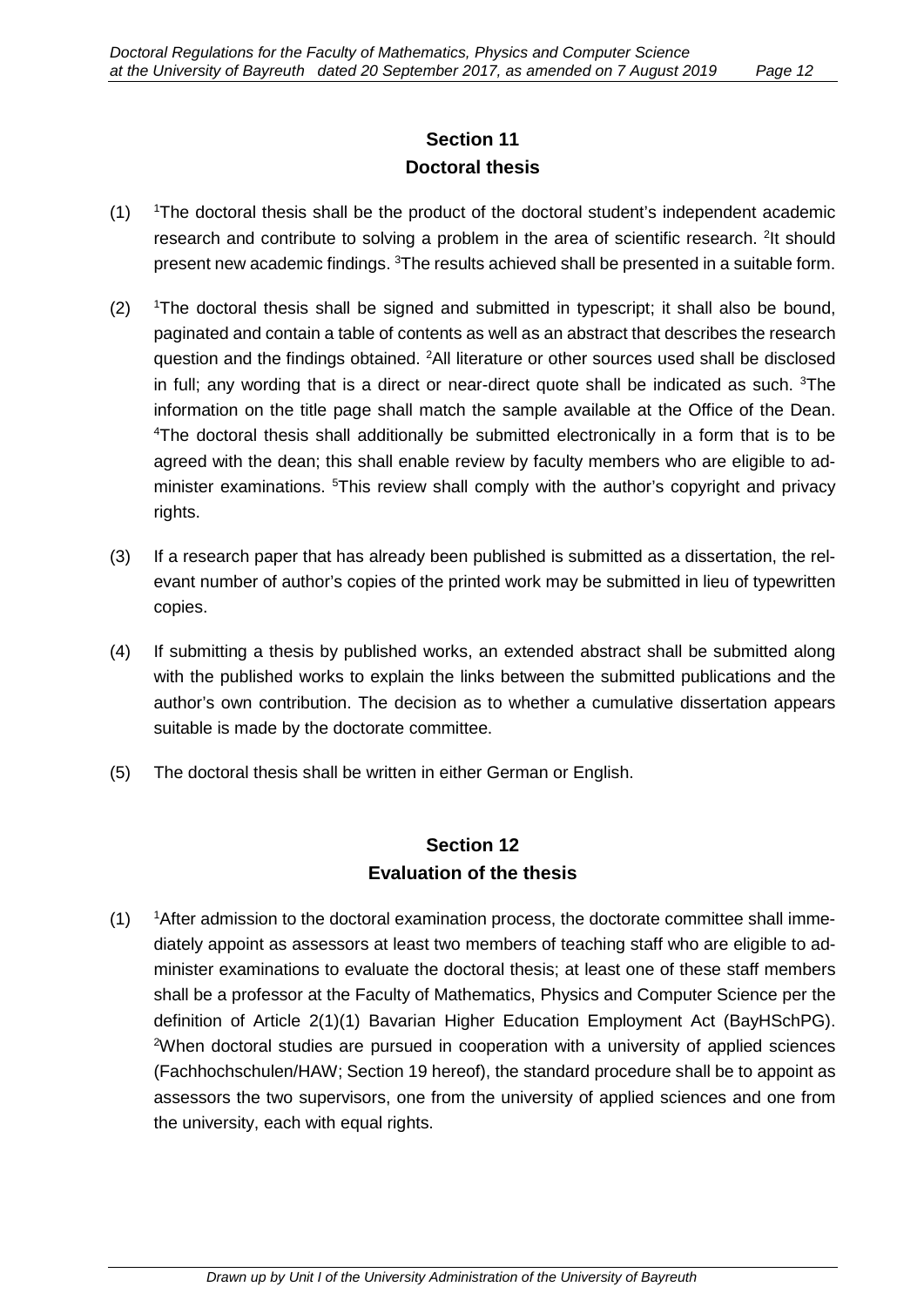$(2)$ <sup>1</sup> Each of the assessors shall submit his or her written opinion on the thesis within a reasonable period of time of no more than two months and recommend acceptance or rejection of the doctoral thesis. <sup>2</sup>Each assessor shall assess the doctoral thesis and grade it in accordance with the following scale:

| Very good                                                     |  | $= 1 =$ a work worthy of special recognition                          |
|---------------------------------------------------------------|--|-----------------------------------------------------------------------|
| Good                                                          |  | $= 2 =$ an above-average work                                         |
| Satisfactory                                                  |  | $= 3 =$ a work meeting the average requirements                       |
| Insufficient                                                  |  | $= 4 =$ a work exhibiting significant shortcomings, of no use overall |
| <sup>3</sup> Intermediate grades of 1.5 and 2.5 may be given. |  |                                                                       |

4 Special cases may warrant a grade of Excellent  $=$  an absolutely outstanding achievement.

5 Grades of "excellent" shall carry a numerical value of 0.

- $(3)$ The doctorate committee shall appoint an additional assessor if the awarded grades differ from each other by more than one full grade.  $^{2}\!$ The same shall apply if an assessor suggests appointing an additional assessor. <sup>3</sup>If a doctoral thesis earns a grade of "excellent" or is assessed by multiple supervisors, the doctorate committee shall appoint an additional assessor; if the awarded grade is "excellent", the assessor shall be external.
- (4) The doctorate committee may, at any time throughout the process, also opt to appoint additional assessors where it considers them necessary to ensure fair evaluation of the doctoral thesis.
- $(5)$ <sup>1</sup>The dean shall notify the members of the extended doctorate committee, in a suitable manner, of receipt of the evaluations and the grades issued by the assessors. <sup>2</sup>The abstract of the doctoral thesis shall be sent with the notification, along with an electronic copy of the thesis if requested; copyright and privacy rights shall be respected. <sup>3</sup>The dean shall make the assessors' reports available for inspection by the members of the extended doctorate committee for two weeks in the Office of the Dean. 4 Members may submit a written opinion or request a meeting of the extended doctorate committee. <sup>5</sup>The extended doctorate committee may request additional evaluations of the thesis. <sup>6</sup>To assess the doctoral thesis, the arithmetic mean of the individual grades awarded shall be calculated, and any digits following the first decimal digit of the resulting figure shall be disregarded. <sup>7</sup>Theses shall be accepted where they are awarded at least "satisfactory" (3.0), otherwise they shall be rejected. 8 Section 3.4 hereof shall apply accordingly.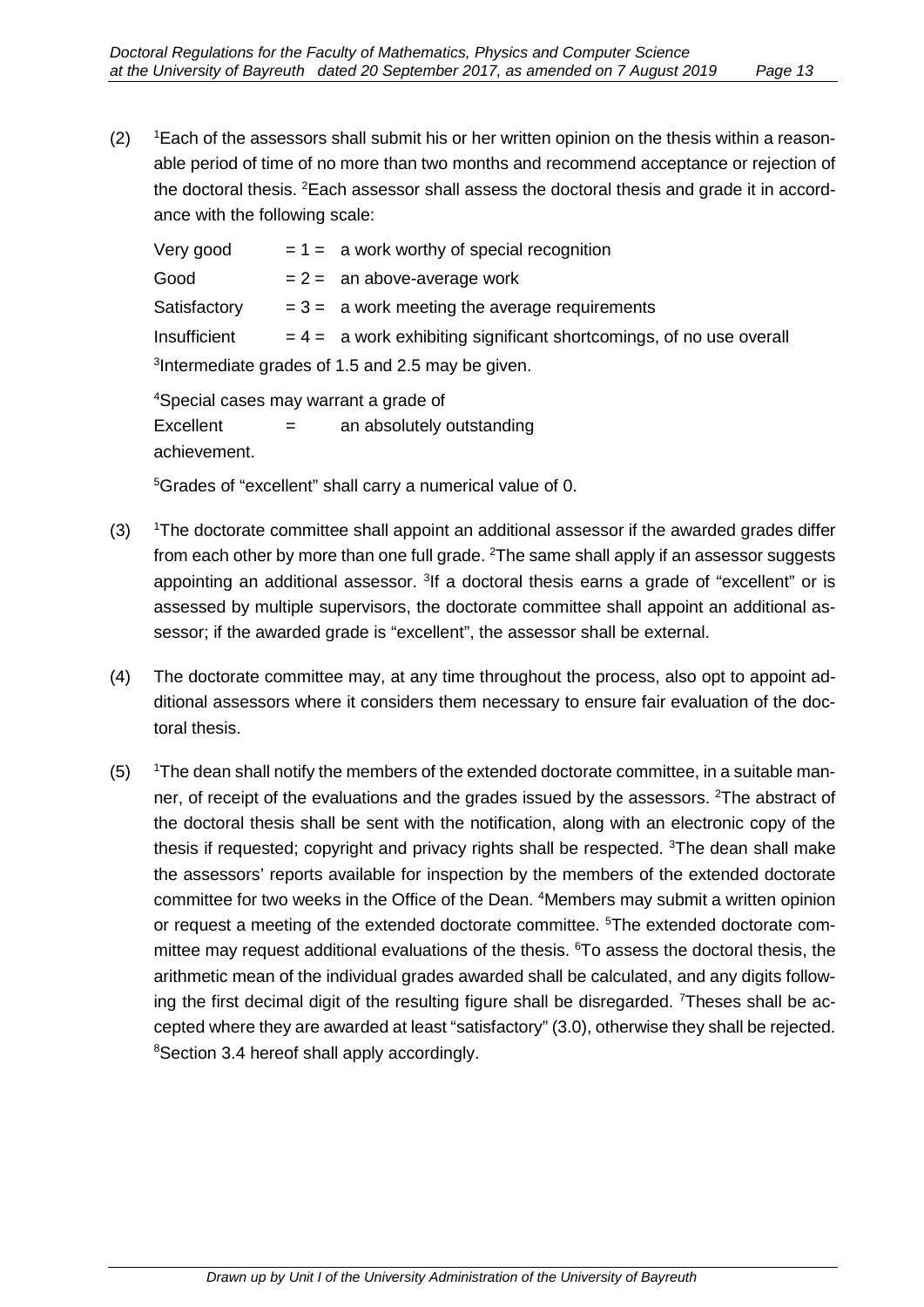- $(6)$ <sup>1</sup>If the doctoral thesis is rejected, the doctoral student may submit a new thesis within one year of the announcement of the rejection. <sup>2</sup>Section 12.1 to 12.5 shall govern the subsequent procedures. <sup>3</sup>If the doctoral student does not submit a new thesis within the period specified in sentence 1 above or if the new thesis is rejected, the doctoral examination process shall be terminated without success; Section 9.3 sentence 2 shall apply accordingly.
- $(7)$ <sup>1</sup>The extended doctorate committee may return a thesis to the applicant for revision instead of rejecting it. <sup>2</sup>In this case, the doctoral student may submit a new thesis instead of undertaking the revision. <sup>3</sup>Revised or rewritten theses shall be submitted to the doctorate committee by the deadline specified in Section 12.6 sentence 1. 4 Revised theses shall be assessed by the assessors appointed for the original thesis, provided they are still available; Section 12.1 to 12.5 shall otherwise remain applicable. <sup>5</sup>If the doctoral student does not submit a revised or new thesis by the time specified, or if the revised or new thesis is also rejected, the doctoral examination process shall be terminated without success. <sup>6</sup>Section 9.3 sentence 2 hereof shall apply accordingly.
- $(8)$ <sup>1</sup>If the assessors or members of the extended doctorate committee find shortcomings in the thesis, though not shortcomings severe enough to justify rejecting the work, the doctoral student may be requested to make corresponding corrections. <sup>2</sup>When the required copies of the thesis are submitted, the chair of the board of examiners shall confirm that the corrections have been made.

# **Section 13 Board of examiners**

- $(1)$ Within a reasonable period after acceptance of the thesis pursuant to Section 12.5 sentence 7 of these regulations, a "viva voce" thesis colloquium (Section 14 hereof) shall be held before the board of examiners. <sup>2</sup>The board of examiners shall be made up of the following individuals:
	- 1. A professor, within the meaning of Article 2(1)(1) of the Bavarian Higher Education Employment Act, at the Faculty of Mathematics, Physics and Computer Science, who may not be an assessor; this individual shall act as chair
	- 2. The assessors
	- 3. An additional lecturer entitled to administer examinations per Section 2 hereof

<sup>3</sup>If an assessor within the meaning of Section 13.1.2 above is prevented from taking part in the further process and this results in fewer than two assessors being involved, a lecturer entitled to administer examinations per Section 2 hereof shall be appointed as a member of the board of examiners to replace this assessor.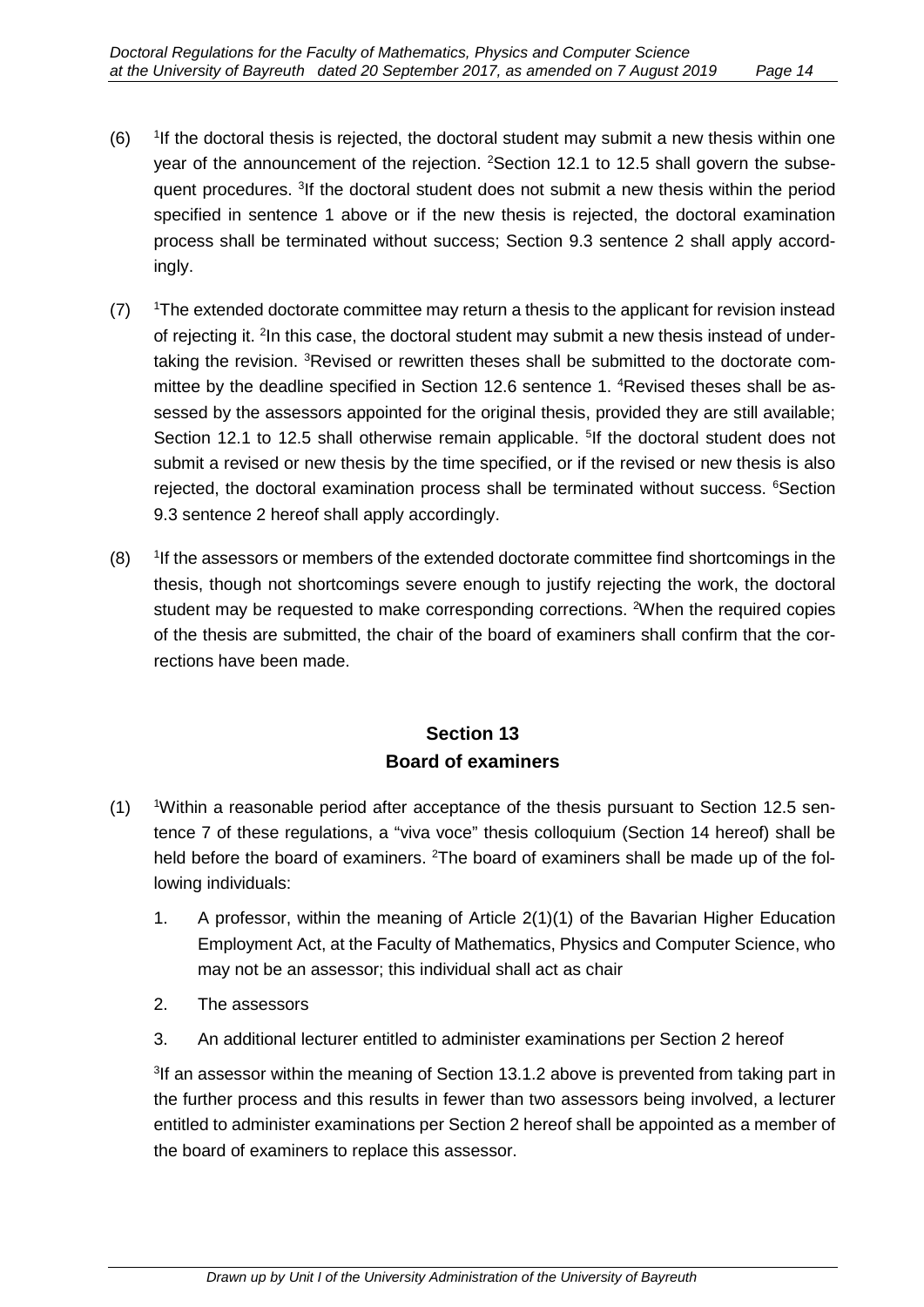(2) The chairperson and the other members of the board of examiners are appointed by the dean on the recommendation of the doctorate committee and immediately after admission to the doctoral examination procedure.

### **Section 14 Thesis colloquium**

- $(1)$ The thesis colloquium shall be an individual examination conducted in a cooperative atmosphere. <sup>2</sup>It shall be an academic defence in which doctoral students prove that they possess deep knowledge of the discipline in which the thesis is based.
- $(2)$ <sup>1</sup>The date of the thesis colloquium shall be set by the dean in consultation with the chair of examiners. <sup>2</sup>The doctoral student and members of the board of examiners shall be invited to the thesis colloquium in writing at least 14 days in advance. <sup>3</sup>The doctorate committee may specify a shorter period in consultation with the doctoral student.
- $(3)$ <sup>1</sup>The thesis colloquium shall last for no fewer than 60 and no more than 120 minutes and be open to the entire university. <sup>2</sup>It shall be conducted in either German or English. <sup>3</sup>The thesis colloquium shall be divided into a presentation on the thesis and an academic defence. 4 Media shall be used appropriately. 5 The colloquium shall be headed by the chair of the board of examiners.  $\mathfrak{h}$ n addition to the members of the board of examiners, all lecturers entitled to administer examinations within the meaning of Section 2 hereof shall be invited to attend the thesis colloquium. <sup>7</sup>The chair may permit questions from the teaching staff who are present and entitled to administer examinations; the chair shall ensure that members of the board of examiners have a sufficient share of the examination time.
- $(4)$ <sup>1</sup>The thesis colloquium shall be graded on the basis of a joint discussion between the examiners and in accordance with the scale pursuant to Section 12.2 sentences 2 to 5 hereof.  $^{2}$ To assess the colloquium, the arithmetic mean of the individual grades awarded shall be calculated, and any digits following the first decimal digit of the resulting figure shall be disregarded. <sup>3</sup>To pass the thesis colloquium, the doctoral student shall attain a grade of at least "satisfactory" (3.0).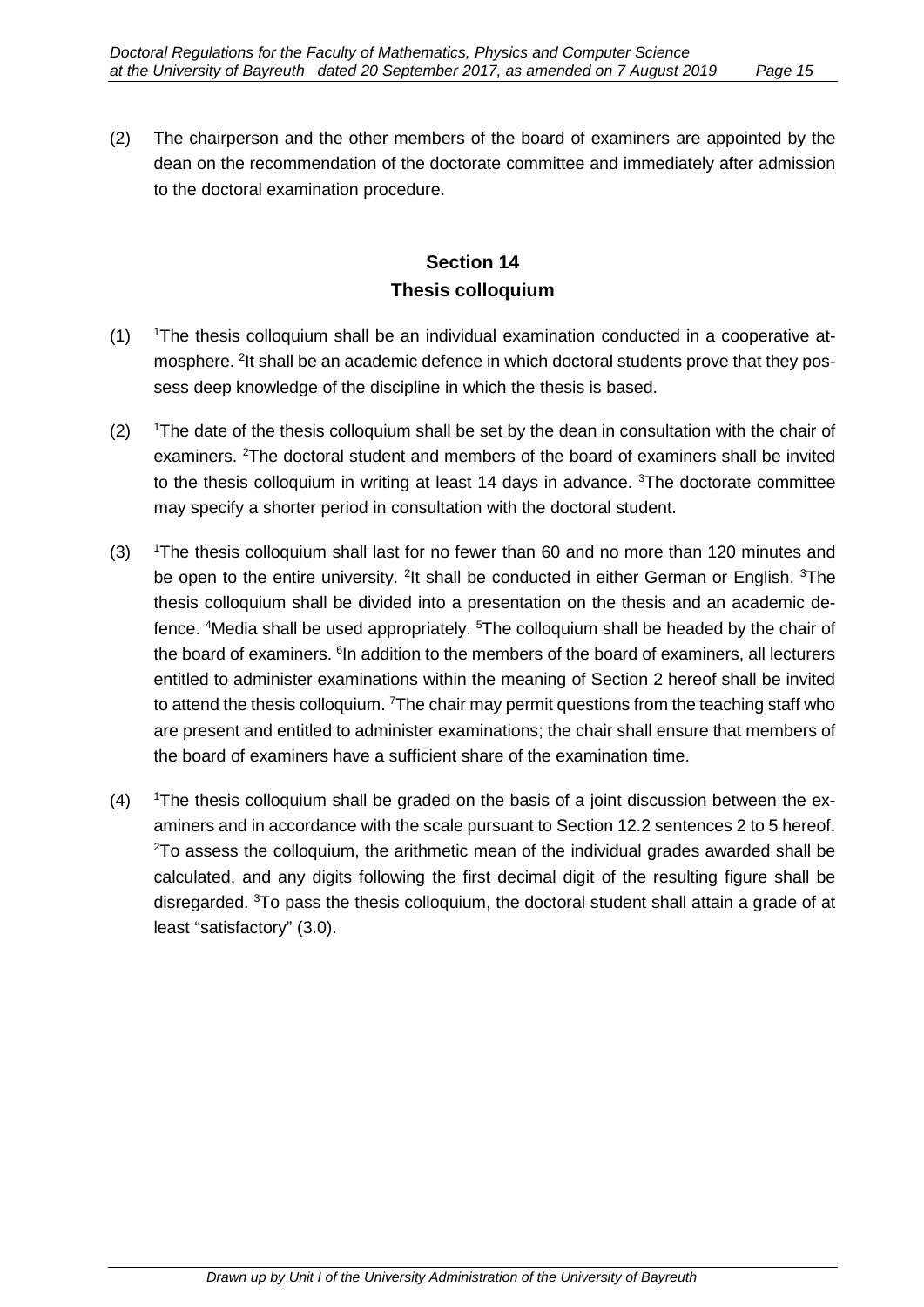- $(5)$ <sup>1</sup>A written record of the colloquium shall be prepared in line with Section 15 hereof; it shall describe the order of events and the calculation of the final grade for the doctorate. <sup>2</sup>The record shall include the following information:
	- 1. The date of the thesis colloquium
	- 2. The names of the chair and the other examiners
	- 3. The name of the doctoral student
	- 4. The subject of the examination
	- 5. The grades awarded for the thesis and thesis colloquium as well as the final grade for the doctorate

 ${}^{3}\mathrm{The}$  written record shall be signed by the chair and the examiners.

- $(6)$ If the doctoral student does not pass the thesis colloquium, it may be repeated once. <sup>2</sup>Applications for repetition of a colloquium shall be submitted to the dean within one year of notification of failing the thesis colloquium. <sup>3</sup>In exceptional cases, the doctorate committee may permit a second repetition of the failed colloquium; the doctoral student shall submit any such application to the dean within six months of notification of failing the thesis colloquium a second time. 4 The doctoral examination process shall be terminated without success if the doctoral student does not submit an application for a repeat thesis colloquium within the periods specified in sentences 2 and 3 above, if the doctorate committee does not permit a second repetition of the thesis colloquium or if the doctoral student fails the second repetition too; Section 9.3 sentence 2 hereof shall apply accordingly.
- $(7)$ <sup>1</sup>If doctoral students do not appear at their thesis colloquium or withdraw from their colloquium after it has commenced, they must immediately notify the dean of the reasons for their non-appearance or withdrawal in writing and ensure that such reasons are credible.  $^{2}$ Should doctoral students fall ill, the dean may request presentation of a medical certificate. <sup>3</sup>If the reasons for the non-appearance or withdrawal are beyond the control of those doctoral students, the dean shall set a new date in line with Section 14.2 above. <sup>4</sup>If doctoral students do not immediately notify the dean of the reasons for their non-appearance or withdrawal per sentence 1, or do not substantiate such notification, or bear responsibility for the non-appearance or withdrawal, the thesis colloquium shall be deemed failed; Section 9.3 sentence 2 hereof shall apply accordingly.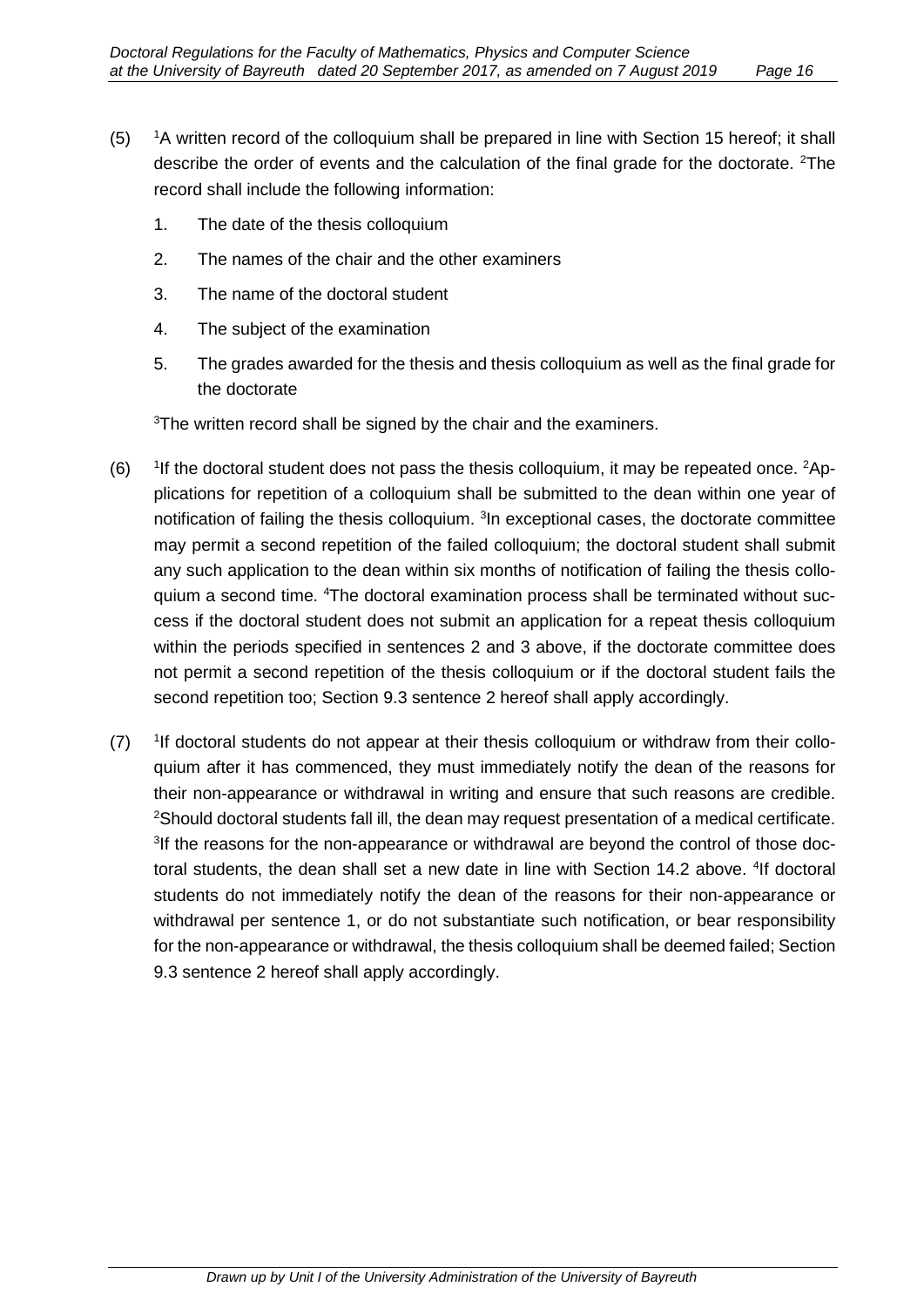# **Section 15 Final grade for the doctorate**

- (1) If the doctoral student passes the thesis colloquium, the board of examiners shall calculate a final grade for the doctorate.
- $(2)$ <sup>1</sup>The final grade for the doctorate shall be calculated as follows: first, the arithmetic mean of the grade awarded for the thesis and the grade awarded for the thesis colloquium shall be computed for each separately. <sup>2</sup>Digits following the first decimal place shall be disregarded. <sup>3</sup>Next, the figure for the thesis shall be doubled, added to the (unchanged) figure for the thesis colloquium and divided by three.  $^4$ Digits following the first decimal place of the resulting total shall be disregarded. <sup>5</sup>The following assessment scale shall apply to the final grade:

| summa cum laude (with distinction)     |
|----------------------------------------|
| 0.1 to 1.5 magna cum laude (very good) |
| 1.6 to $2.5$ cum laude (good)          |
| 2.6 to 3.0 rite (satisfactory)         |
|                                        |

- (3) The final grade shall be verbally communicated to doctoral students by the chair of the board of examiners subsequent to the thesis colloquium.
- $(4)$ The dean shall provide doctoral students with a temporary certificate indicating the result of their examination, if successful. <sup>2</sup>The temporary certificate does not entitle doctoral students to bear the title of "Doktor".

### **Section 16 Publication of the thesis**

- $(1)$ Doctoral students shall make their thesis available to the academic community by copying and distributing it. <sup>2</sup>Works that have already been published pursuant to Section 11.3 and 11.4 hereof need not be republished.
- $(2)$ <sup>1</sup>For publication purposes, doctoral students shall deliver to the dean the number of copies required for the form of publication they have selected; they shall do this at no charge and within one year of issue of the temporary certificate with the result of the passed examination. <sup>2</sup>Doctoral students may choose to provide:
	- 1. 40 copies as books or photo prints for distribution purposes.
	- 2. 6 copies if the thesis is to be published in predominantly unabridged form in one or more academic journals.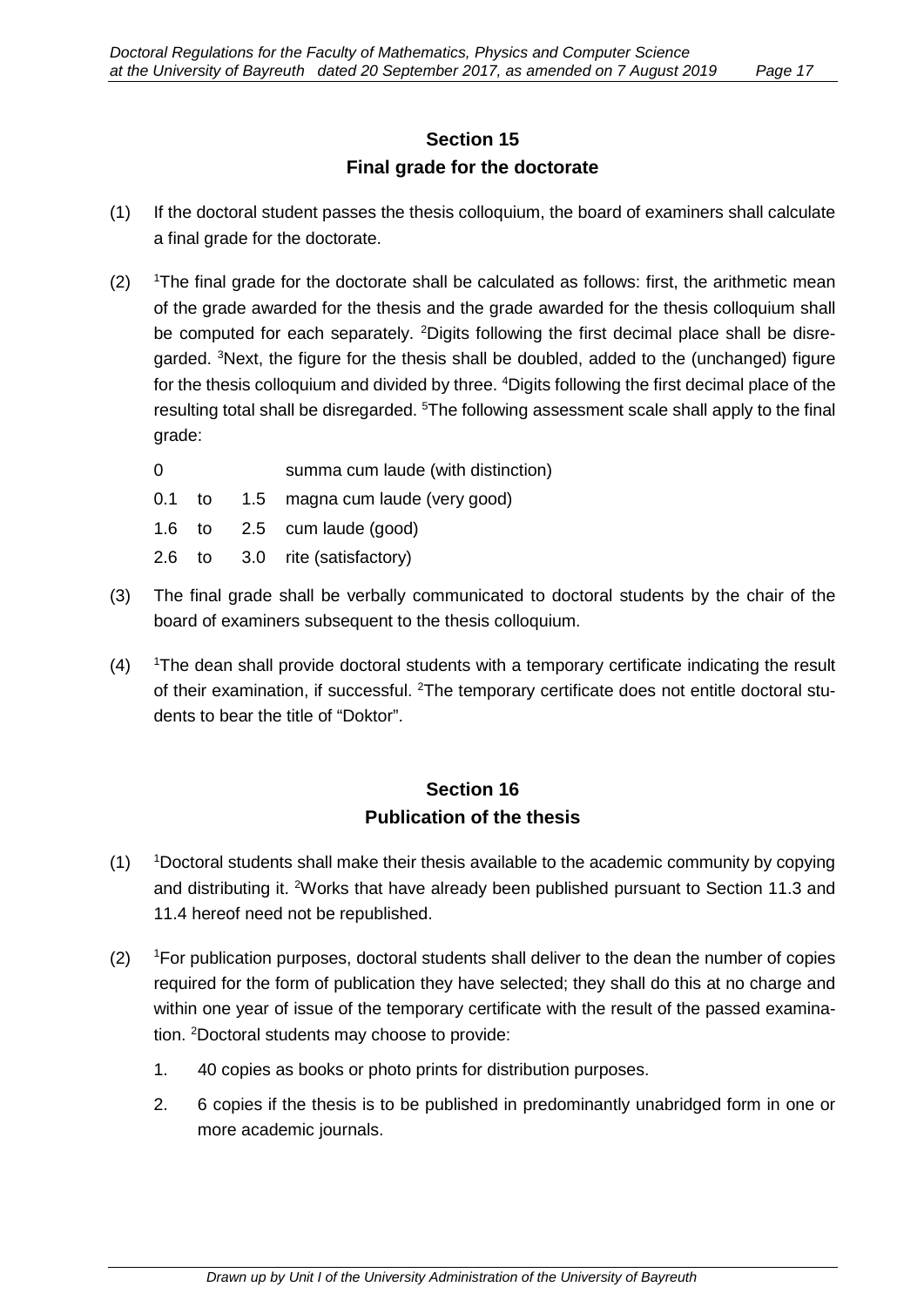- 3. 6 copies if a commercial publisher takes responsibility for commercial distribution. The publication must bear an ISBN or ISSN number and the reverse side of the title page must identify the work as a thesis and specify the thesis location.
- 4. 6 bound and printed copies and one electronic version whose file format and form of transmission shall be discussed with the University Library of the University of Bayreuth. The publication must include an abstract in German and English. Doctoral students shall affirm in writing that the electronic version matches the accepted thesis and grant the University Library of the University of Bayreuth and the German Digital Library (DDB) the right to store this version, publish it on data networks for an unlimited period of time and allow other databases to access it. Doctoral students shall be obligated to review the metadata and the electronic version of their thesis for completeness, accuracy and legibility after processing by the University Library. Submission of files that do not meet the required file format and transmission specifications shall not count as publication.
- (3) Doctoral students shall give the University of Bayreuth written permission to publish including on data networks – their name, the topic of their thesis, their thesis abstract, the date of submission and the date of the thesis colloquium; if they have selected a publication type falling under Section 16.2.1 above, doctoral students shall also assign the right to produce and distribute additional copies of the thesis.
- (4) Upon request by doctoral students, the doctorate committee may extend the deadline for delivering the required copies.
- $(5)$ <sup>1</sup> If doctoral students fail to meet the deadline for delivery of the required copies for reasons of their own fault, all rights acquired through successful completion of the examination process shall be null and void. <sup>2</sup>Section 9.3 sentence 2 hereof shall apply accordingly.
- (6) In the event of Section 16.2.2 and 16.2.3 above, the dean may consider the deadline met if publication of the thesis and delivery of the required copies appear sufficiently certain based on a binding statement from the editor of the journal or from the publisher.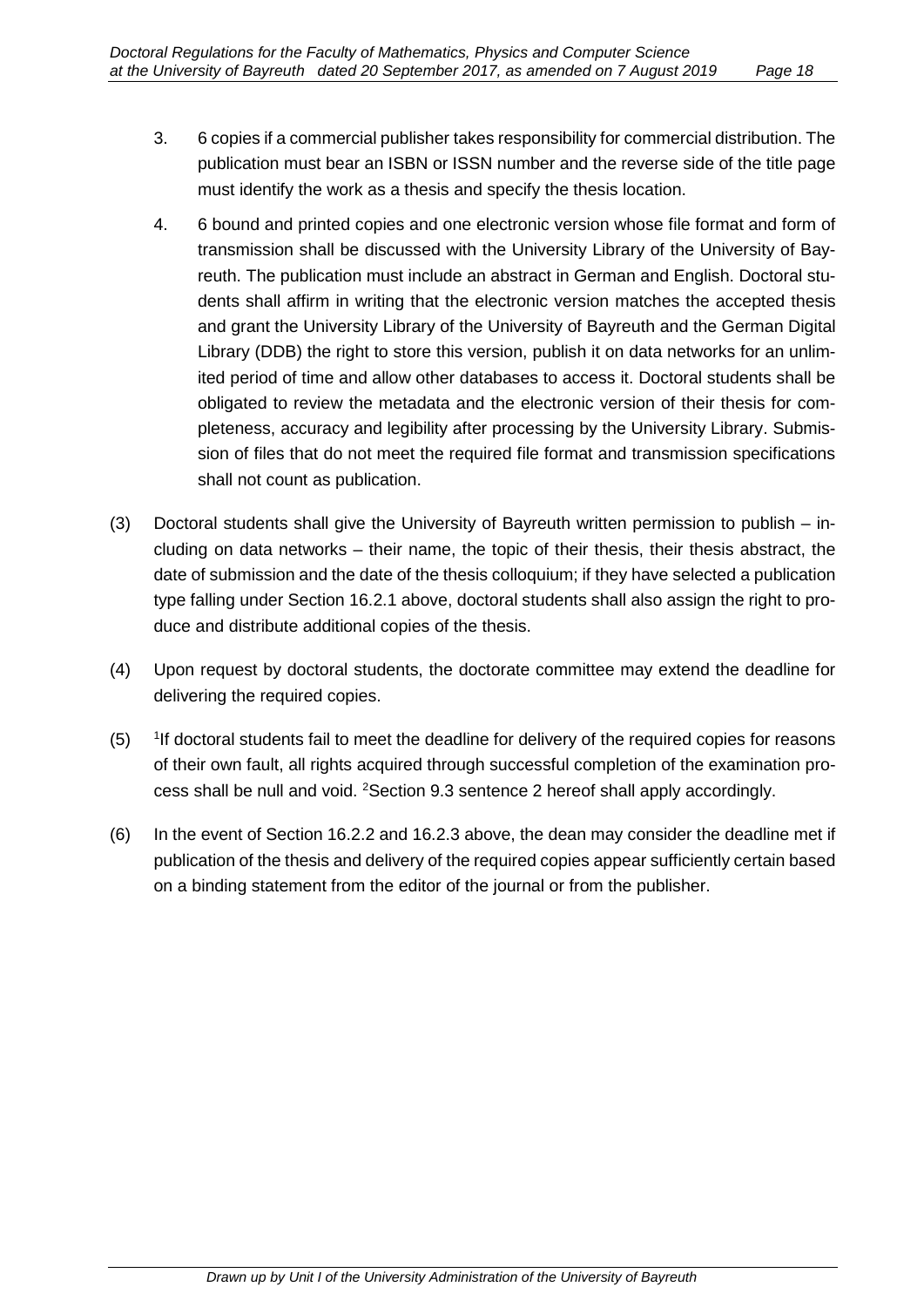#### **Section 17**

#### **Doctoral diploma and acquisition of the doctoral degree**

- (1) If the requirements of Section 16 hereof have been fulfilled, the faculty shall issue a diploma in German as documentation of having passed the doctoral examination.
- $(2)$ The diploma shall confirm the successful award of the doctorate and include:
	- The name of the university and faculty
	- The full name of the degree holder and his or her date and place of birth
	- The academic degree awarded
	- The title of the thesis
	- The date of the oral examination
	- The final grade for the doctorate
	- The name and signature of the President of the University of Bayreuth and the dean of the faculty
	- The University of Bayreuth seal

 $^{\rm 2}$ The diploma date shall be the date of the thesis colloquium.  $^{\rm 3}$ An English translation of the diploma shall additionally be issued. <sup>4</sup>In the case of doctoral studies pursued in cooperation with a university of applied sciences (Fachhochschulen/HAW; Section 19 hereof), the name of the university of applied sciences shall also be indicated.

 $(3)$ The diploma along with its translation shall be presented by the dean. <sup>2</sup>Presentation of the diploma shall constitute completion of the doctorate; it shall give the doctoral student the right to bear the title of "Doktor".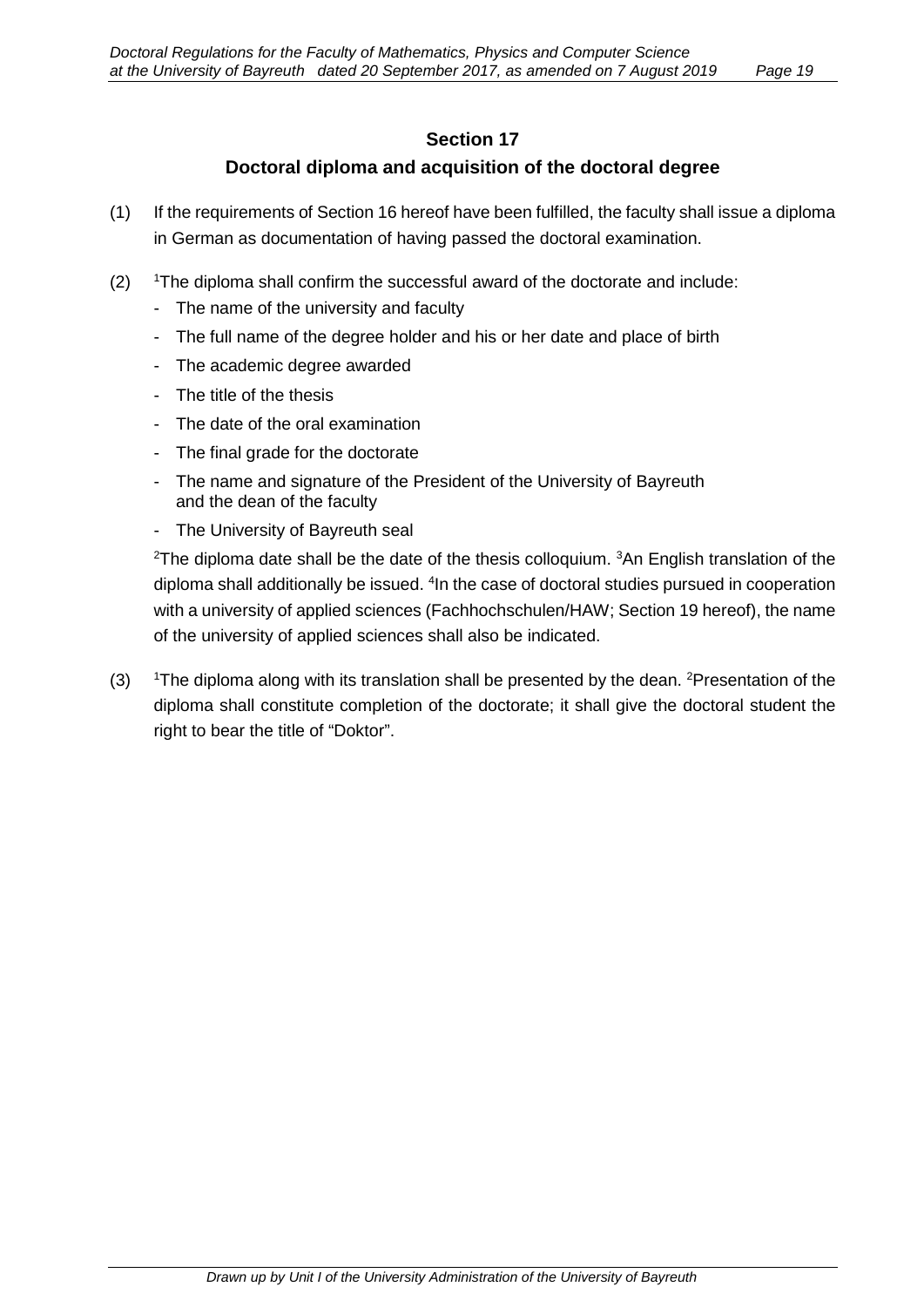#### **Part III: Award of honorary doctoral degrees**

### **Section 18 Award of honorary doctoral degrees**

- $(1)$ <sup>1</sup>The process of conferring an honorary doctoral degree shall be initiated upon submission of a substantiated proposal by at least three professors, within the meaning of Article 2(1)(1) of the Bavarian Higher Education Employment Act (BayHSchPG), at the Faculty of Mathematics, Physics and Computer Science. <sup>2</sup>The proposal shall be submitted in writing to the dean.
- $(2)$ <sup>1</sup>The faculty council shall appoint from the Faculty of Mathematics, Physics and Computer Science at least two professors, who fall under the definition of Article 2(1)(1) of the Bavarian Higher Education Employment Act (BayHSchPG) and are responsible for their academic disciplines, to evaluate the scientific and academic achievements attained by the individual to be honoured. <sup>2</sup>When these evaluations have been made available, the dean shall forward the proposal and evaluations to the members of the faculty council and all teaching staff with eligibility to administer examinations. <sup>3</sup>These persons may submit a written opinion within one month of receiving the documents specified in sentence 2 above.
- $(3)$ The faculty council shall decide on whether to award honorary doctoral degrees. <sup>2</sup>Decisions of the faculty council shall require a proposal from the extended doctorate committee. <sup>3</sup>They shall be made by considering the professors' evaluations, any opinions submitted per Section 18.2 sentence 3 and the proposal from the extended doctorate committee.
- $(4)$ <sup>1</sup>The University President and dean shall confer the honorary doctoral degree by presenting a diploma to the individual receiving the honour. <sup>2</sup>The diploma shall identify the scientific and academic achievement of the individual on whom the honour is bestowed.

#### **Part IV: Alliances with universities of applied sciences (Fachhochschulen/HAWs)**

#### **Section 19**

#### **Alliances with universities of applied sciences (Fachhochschulen/HAWs)**

<sup>1</sup>Within the framework of these doctoral degree regulations, the Faculty of Mathematics, Physics and Computer Science shall enable participation in doctoral degree programmes provided in co-operation with universities of applied sciences (Fachhochschulen/HAWs) and the award of joint doctoral degrees based on the agreement between Bavarian institutions of higher education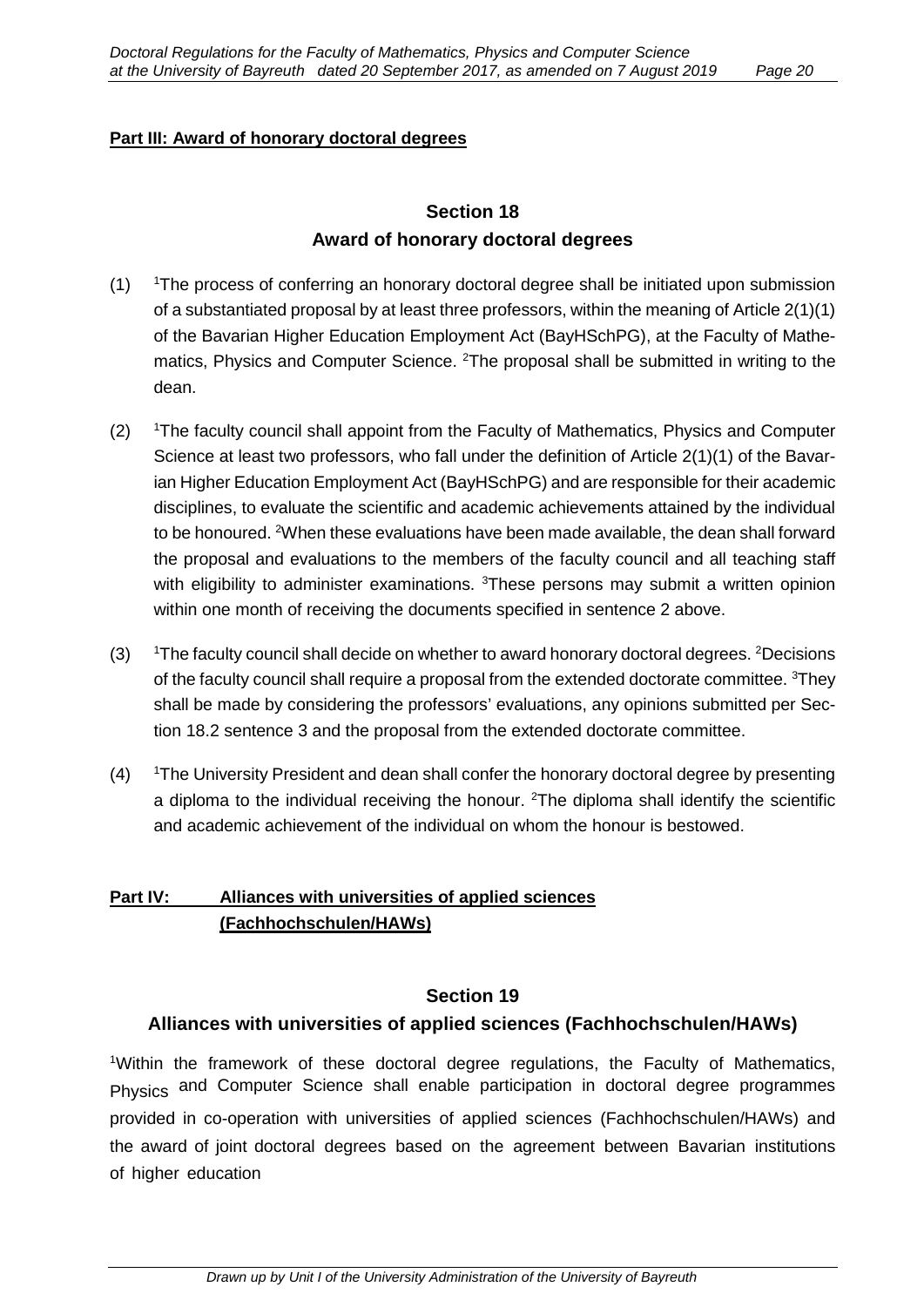dated 19 October 2015. <sup>2</sup>The University of Bayreuth shall be the institution in charge where cooperative doctoral studies and the conferral of joint degrees are concerned.

#### **Part V: Binational doctoral studies**

# **Section 20 General**

- $(1)$ The degree of "Doktor" may also be awarded when supervision occurs in cooperation with an academic institution outside of Germany (a partner institution). <sup>2</sup>This shall require that:
	- 1. An agreement on binational, joint supervision of doctoral studies has been concluded with the partner institution and approved by the doctorate committee.
	- 2. The partner institution is entitled to confer doctorate degrees pursuant to its national legislation and the degrees to be conferred by this institution would be recognized in the area of applicability of the German Higher Education Framework Act (Hochschulrahmengesetz – HRG).
	- 3. The doctoral student has met the requirements for admission to doctoral studies and for admission to the doctoral examination process pursuant to these doctoral degree regulations (Sections 4, 8 and 9 hereof) as well as pursuant to the relevant regulations issued by the partner institution.
- $(2)$ <sup>1</sup>The doctoral thesis shall be supervised jointly by one supervisor pursuant to Section 7.1 hereof and one member of the partner institution entitled to administer examinations in accordance with that institution's regulations, and may be submitted to the Faculty of Mathematics, Physics and Computer Science at the University of Bayreuth or to the partner institution. <sup>2</sup>The specific terms of the joint supervision shall be governed by the agreement referred to in Section 20.1.1 above. <sup>3</sup>Any theses submitted to one of the educational institutions concerned and either accepted or rejected prior to conclusion of an agreement in accordance with Section 20.1.1 above, cannot be used for the purposes of a joint doctoral examination process.
- (3) The thesis shall be graded in accordance with the regulations of the institution to which it is submitted; the other institution shall then calculate the equivalent grades pursuant to its doctoral degree regulations.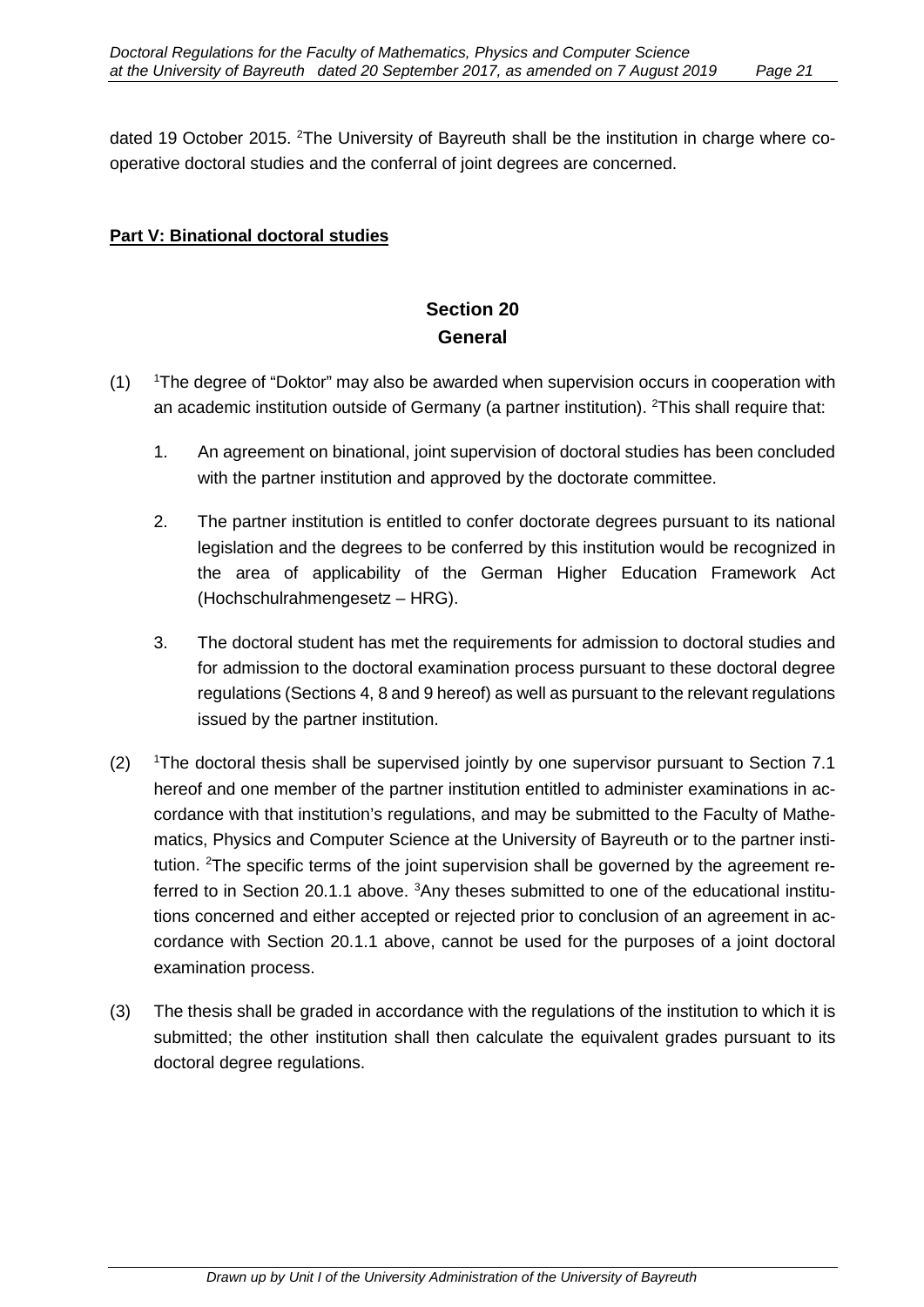#### **Section 21**

# **Examination process at the Faculty of Mathematics, Physics and Computer Science at the University of Bayreuth**

- $(1)$ <sup>1</sup>Should the doctoral thesis be submitted to the Faculty of Mathematics, Physics and Computer Science at the University of Bayreuth, Sections 11 and 12 shall apply to the thesis and its evaluation. <sup>2</sup>The thesis supervisors referred to in Section 20.2 sentence 1 shall normally be appointed assessors.
- $(2)$ If the thesis is accepted under the process defined under Section 12 hereof, it shall be sent to the partner institution for the purpose of obtaining its consent to the continuation of the doctoral examination process. <sup>2</sup>If the partner institution gives its consent, the oral examination defined in Sections 13 and 14 hereof shall be conducted. <sup>3</sup>Unless the thesis supervisor from the partner institution is already on the board of examiners pursuant to Section 13.1.2 hereof, he or she – or alternatively, another member of the partner institution who is entitled to administer examinations under the regulations thereof – shall be appointed as a member of the board of examiners in the agreement pursuant to Section 20.1.1 hereof.
- $(3)$ <sup>1</sup>If the thesis has been accepted by the Faculty of Mathematics, Physics and Computer Science at the University of Bayreuth, yet the partner institution does not consent to continuing the examination process, the joint process shall be terminated and the doctoral examination will continue in accordance with the provisions of these doctoral degree regulations. <sup>2</sup>Sentence 1 above shall also apply in the event the partner institution awards a fail grade for the oral examination.
- (4) Publication of the thesis and delivery of the required copies shall be governed by Section 16 hereof in conjunction with the additional agreements concluded pursuant to Section 20.1.2.1 hereof.

### **Section 22**

### **Examination process at the partner institution**

 $(1)$ If the thesis is to be submitted to the partner institution, the examination process shall be governed by the partner institution's doctoral degree regulations. <sup>2</sup>The agreement pursuant to Section 20.1.2.1 hereof shall provide for appointing, as the assessor tasked with evaluating the thesis, the supervisor from the Faculty of Mathematics, Physics and Computer Science at the University of Bayreuth, pursuant to Section 20.2 sentence 1 hereof, or, if that person cannot be called upon, for appointment of another lecturer who is from the Faculty of Mathematics, Physics and Computer Science at the University of Bayreuth and entitled to administer examinations under these doctoral degree regulations.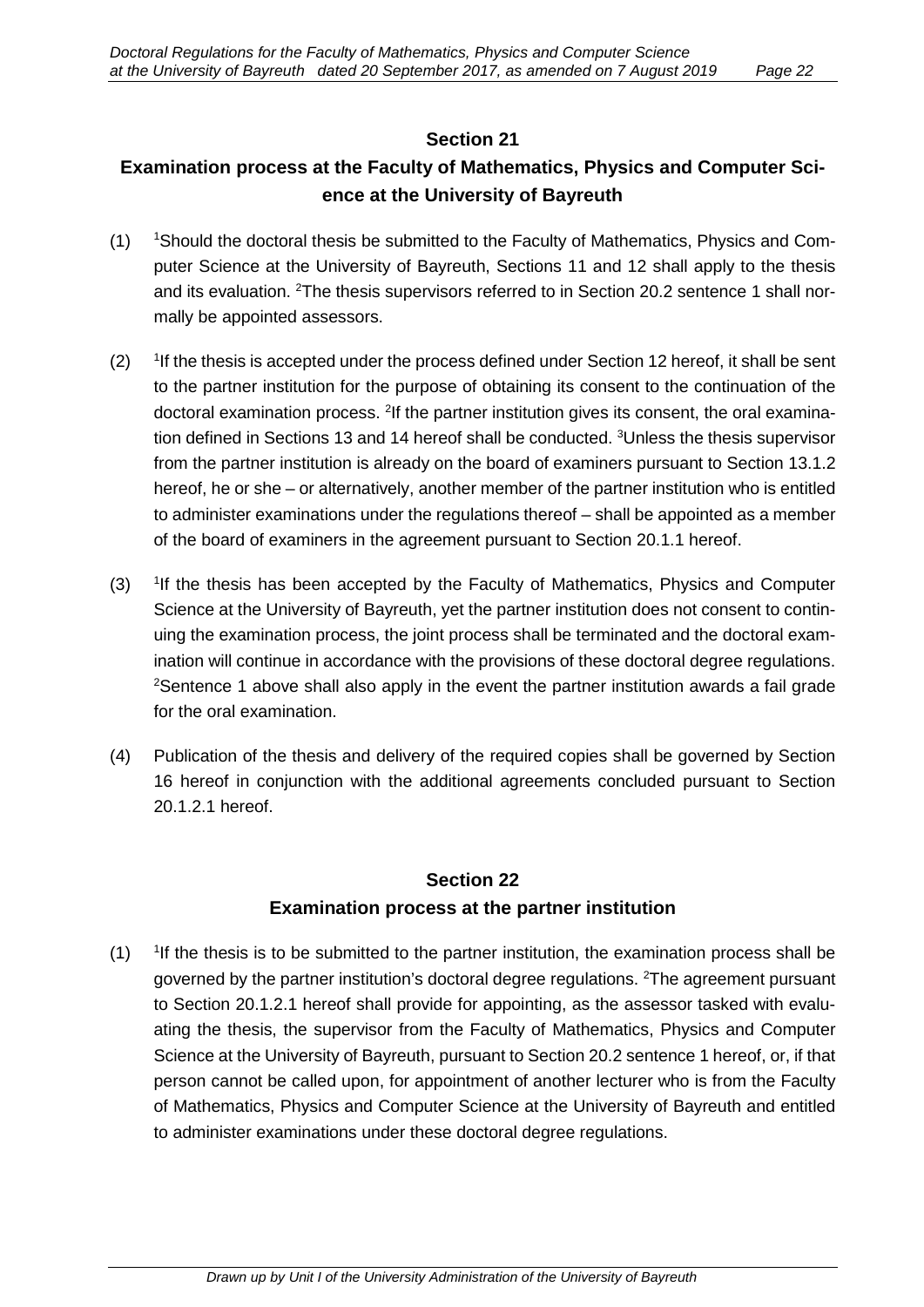- $(2)$ <sup>1</sup>If the thesis is accepted by the partner institution, it shall be sent to the Faculty of Mathematics, Physics and Computer Science at the University of Bayreuth to obtain its consent to continue the examination process. <sup>2</sup>Section 12.5 sentences 3 to 8 hereof shall apply accordingly. <sup>3</sup>If the Faculty of Mathematics, Physics and Computer Science at the University of Bayreuth grants this consent, the oral examination shall be held at the partner institution subject to the provisions thereof. <sup>4</sup>In this case, the agreement pursuant to Section 20.1.2.1 hereof shall stipulate that the supervisor from the Faculty of Mathematics, Physics and Computer Science at the University of Bayreuth, per Section 20.2 sentence 1 hereof, be a member of the committee hearing the oral examination as an examiner or, if that person cannot be called upon, that another lecturer who is from the Faculty of Mathematics, Physics and Computer Science at the University of Bayreuth and entitled to administer examinations under these doctoral degree regulations fulfil this role.
- $(3)$ <sup>1</sup>If the thesis is accepted by the partner institution yet the Faculty of Mathematics, Physics and Computer Science at the University of Bayreuth does not consent to continuation of the examination process, the joint process shall be terminated. <sup>2</sup>The doctoral examination may be continued in accordance with the provisions of the partner institution. <sup>3</sup>Sentences 1 and 2 above shall apply in the event that the Faculty of Mathematics, Physics and Computer Science at the University of Bayreuth grades the oral examination as failed.
- $(4)$ <sup>1</sup>The relevant provisions of the partner institution shall apply to publication of the thesis and delivery of the required copies. <sup>2</sup>The agreement pursuant to Section 20.1.1 hereof shall moreover stipulate the number of copies to be provided to the Faculty of Mathematics, Physics and Computer Science at the University of Bayreuth; alternatively, publication of the thesis as specified in Section 16.2.2 to 16.2.4 hereof may be approved. <sup>3</sup>In any case, one copy of the dissertation shall remain with the examination files. <sup>4</sup>Issue of the doctoral diploma to be conferred pursuant to Section 23 hereof shall require fulfilment of all delivery obligations.

# **Section 23 Joint diploma**

 $(1)$ Following successful completion of a joint doctoral examination process, the Faculty of Mathematics, Physics and Computer Science at the University of Bayreuth and the partner institution shall issue a joint diploma indicating that the title of "Doktor" has been conferred in a joint supervision process. <sup>2</sup>This diploma shall bear the signatures and seals required under these doctoral degree regulations as well as those of the partner institution.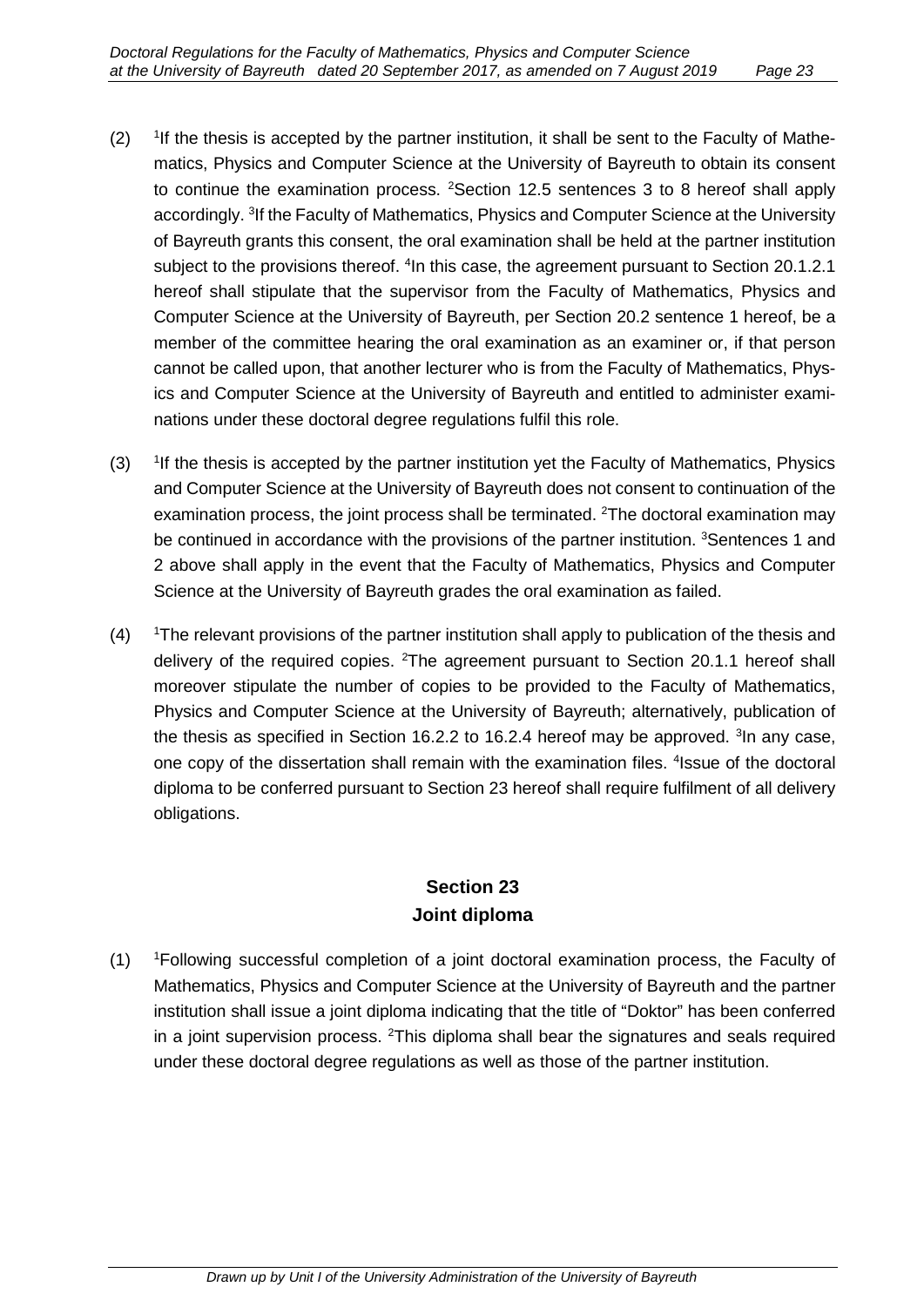- (2) In lieu of a joint diploma, the Faculty of Mathematics, Physics and Computer Science at the University of Bayreuth and the partner institution may issue separate diplomas which clearly indicate that the two diplomas together represent a joint doctoral degree.
- (3) The joint doctoral diploma shall indicate that the degree holder is entitled to bear the title of "Doktor" in Germany pursuant to Section 1.1 hereof and to bear the equivalent doctor title awarded in the other country.
- $(4)$ The additional content of the diploma shall be governed by the agreement made per Section 20.1.2.1 hereof. <sup>2</sup>That agreement shall also cover grade equivalence. <sup>3</sup>The joint doctoral diploma shall specify the equivalent grade in the other country with the corresponding designation.

#### **Part VI: Additional provisions, effective date and transitional provisions**

# **Section 24 Invalidity of the doctoral degree**

- (1) Should it emerge prior to presenting the diploma that the doctoral student cheated with respect to his or doctoral studies, the doctorate committee shall declare all rights acquired thus far null and void and shall terminate the process.
- $(2)$ If the fraudulent or other prohibited activity is not discovered until after the diploma has been presented, the doctorate committee may retroactively declare the doctoral examination failed. <sup>2</sup>Revocation of the degree of "Doktor" shall be governed by statutory provisions (Article 48 of the Bavarian Administrative Procedures Act – BayVwVfG – as amended). <sup>3</sup>Prior to any such decision, the individual concerned shall be given the opportunity to respond to the allegations (Article 28 BayVwVfG). <sup>4</sup>With respect to the clarity, form and substantiation of the decision, statutory provisions regarding the effectiveness of administrative acts (Article 35 et seq. BayVwVfG) shall be observed.
- $(3)$  $1$ n the event of suspicion of academic misconduct, the doctorate committee shall, as a rule, await the report from the Committee for Academic Self-Regulation before making its decision. <sup>2</sup>Should, in certain cases, the doctorate committee already have taken a prior decision, it shall not impact the further investigation by the Committee for Academic Self-Regulation. <sup>3</sup>Express waiver of the right to bear the title of "Doktor" shall not affect the initiation or continuation of the process described in sentences 1 and 2 above.
- (4) If the student does not pass the doctoral examination pursuant to Section 24.2 sentence 1 above, the doctoral diploma shall be confiscated.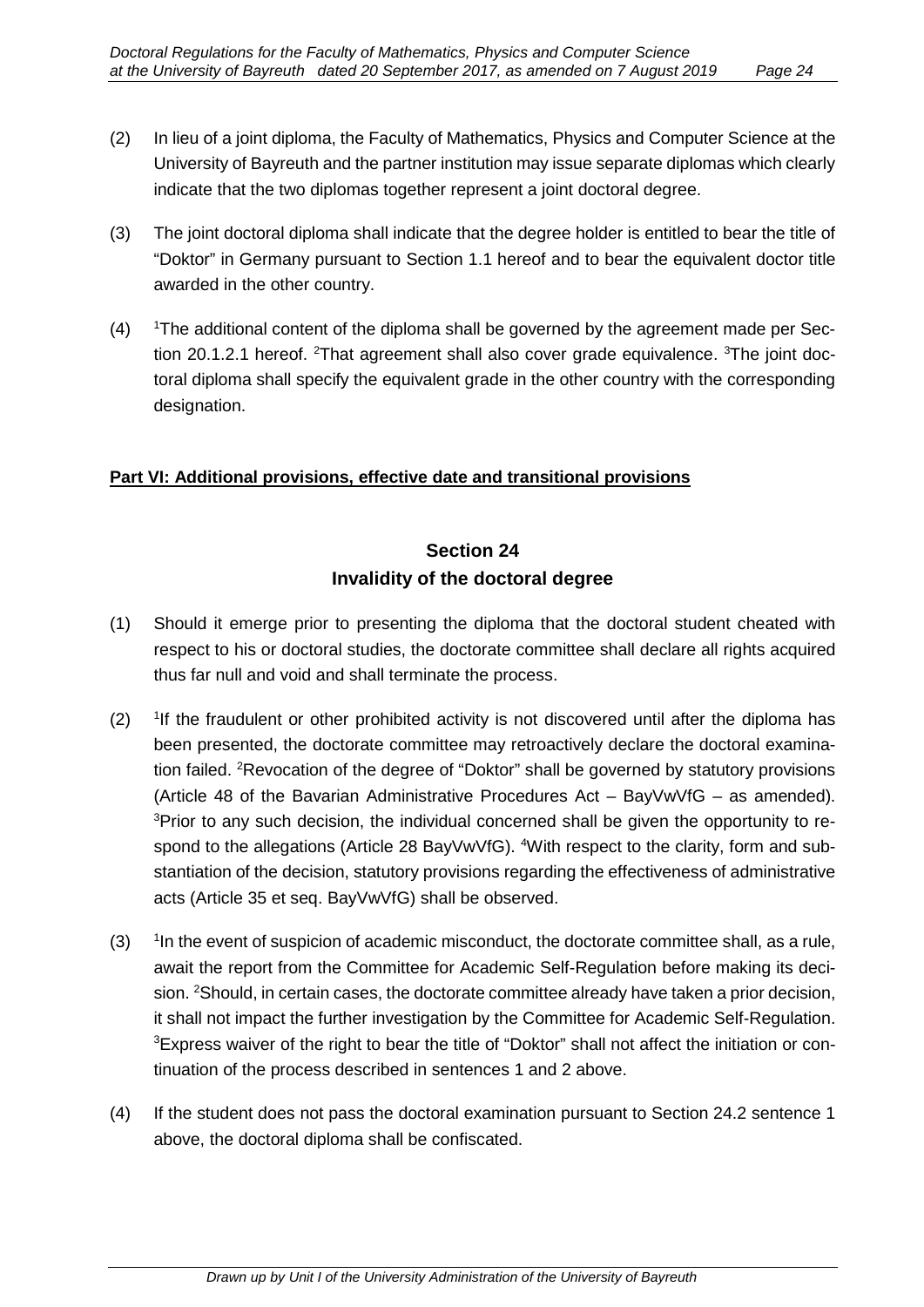(5) In other respects, revocation of the title of "Doktor" shall be governed by Article 69 of the Bavarian Higher Education Act (BayHSchG) in conjunction with the relevant provisions of the Bavarian Administrative Procedures Act (BayVwVfG).

# **Section 25 Right of inspection**

1 On receiving the certificate defined in Section 15.4 or unsuccessfully ending the doctoral examination process, doctoral students shall be able to inspect the records for their doctoral studies. <sup>2</sup>The dean shall determine the time and place of inspection. <sup>3</sup>Requests for inspection shall be made to the dean of the Faculty of Mathematics, Physics and Computer Science within one month of receipt of the temporary certificate per Section 15.4 or of unsuccessfully ending doctoral studies. <sup>4</sup>Like in other situations where inspection is requested, the procedure shall be governed by Articles 29 et seq. of the Bavarian Administrative Procedures Act (BayVwVfG).

# **Section 26 Consideration of special circumstances**

- $(1)$ <sup>1</sup>Upon request, the protective rights provided in Sections 3, 4, 6 and 8 of the Protection of Mothers Act (Mutterschutzgesetz – MuSchG) of 20 June 2002 (BGBl I p. 2318), as amended, the time periods stipulated in the Parental Allowances and Parental Leave Act (Bundeselterngeld- und Elternzeitgesetz – BEEG) of 5 December 2006 (BGBl I p. 2748), as amended, and the time periods specified under Section 7(3) of the Home Care Leave Act (Pflegezeitgesetz – PflegeZG) of 28 May 2008 (BGBl I pp. 874, 896), as amended, the latter applying to the care of a close relative requiring care within the meaning of Sections 14 and 15 of Book XI German Social Code (Sozialgesetzbuch, Elftes Buch – SGB XI) of 26 May 1994 (Federal Gazette pp. 1014, 1015), as amended, shall be upheld with respect to dates and deadlines. <sup>2</sup>The relevant documentation shall be kept; any changes in requirements shall be communicated without delay.
- $(2)$ <sup>1</sup>Upon request, time periods in which – for reasons outside of the control of the doctoral student – it was not possible for the doctoral student to pursue doctoral studies, or only possible to a very limited extent, shall not be counted towards deadlines. <sup>2</sup>The relevant documentation shall be kept; medical certificates must be presented in the event of illness. 3 Any changes in requirements shall be communicated without delay.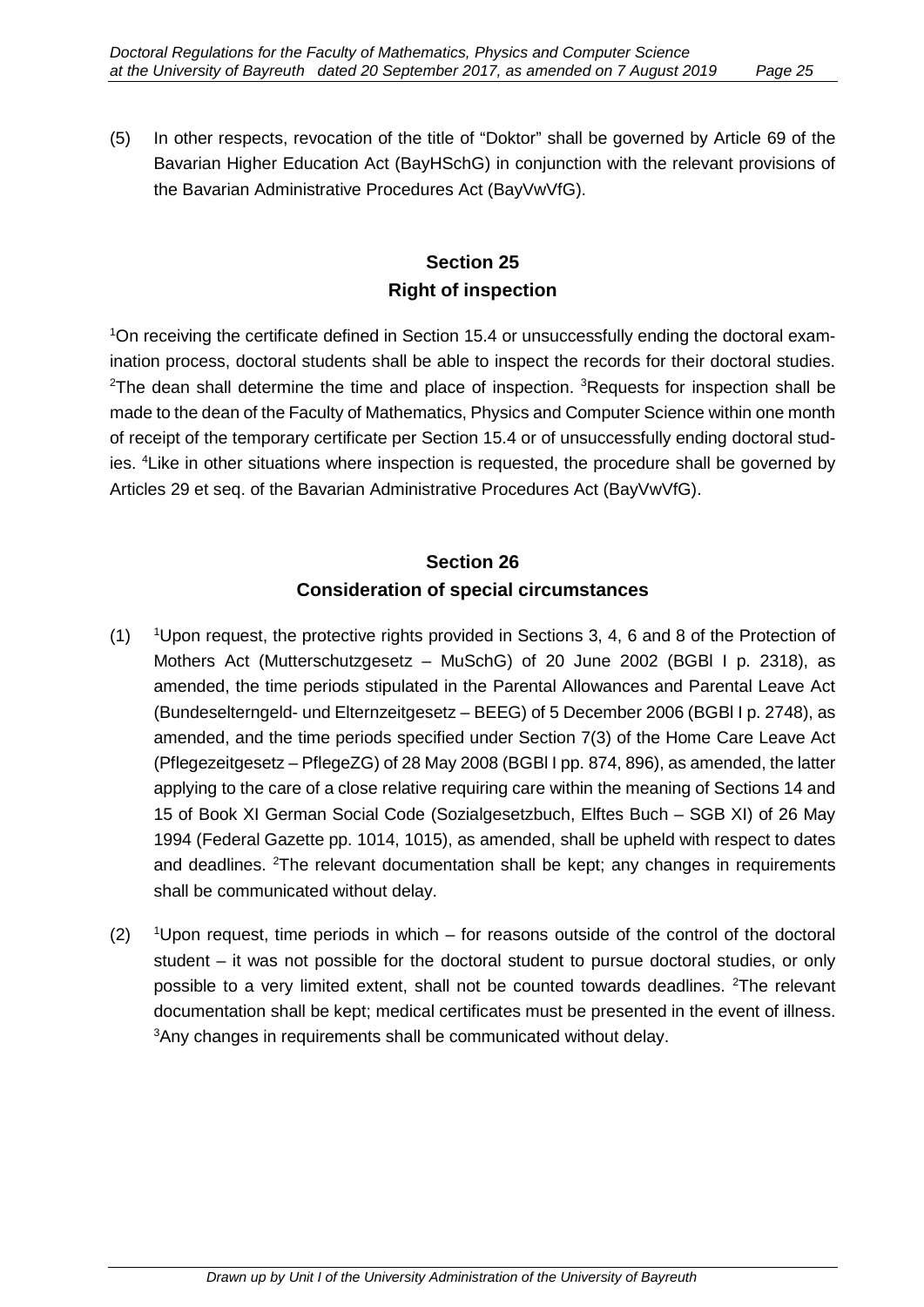# **Section 27 Consideration of the special needs of persons with disabilities**

1 The special situation of applicants or doctoral students with disabilities shall be given adequate consideration in order to ensure that those persons are afforded equal opportunity. <sup>2</sup>Upon written request by the applicant or the doctoral student, the doctorate committee shall determine the form in which applicants or doctoral students may meet their examination requirements or shall grant an extension of the period for completing their research or another type of compensation for disadvantages depending on the documented degree of inability to sit the examination. <sup>3</sup>As evidence of inability to complete the examination, applicants or doctoral students shall provide a medical certificate stating that they are either entirely or partially unable to participate in the examination in the intended manner due to a long-lasting or permanent disability. <sup>4</sup>The application for admission to doctoral studies shall be attached to this request; if the request is submitted later, it shall only apply to future requirements.

# **Section 28 Effective date, transitional provisions**

- $(1)$ These doctoral degree regulations shall take effect on 21 September 2017; simultaneously, the Doctoral Degree Regulations for the Faculty of Mathematics and Physics at the University of Bayreuth, dated 1 September 2009 (AB UBT 2009/062), as amended by the consolidated amendment by-laws dated 5 July 2011 (AB UBT 2011/032), shall become ineffective.  $^{2}$ Doctoral studies for which theses were already submitted prior to these regulations becoming effective shall be completed in accordance with the regulations applicable at the time of thesis submission.
- $(2)$ <sup>1</sup>With respect to applicants who had already received confirmation of supervision prior to the effective date of these doctoral degree regulations, the provisions of these regulations shall apply subject to the following:
	- 1. The confirmation of supervision shall replace the supervision agreement to be concluded in accordance with Section 4.1.3 in conjunction with Section 7 of these regulations.
	- 2. Proof of having met the requirements of Section 4.1.1, 4.1.2 and 4.1.4 hereof shall be submitted by these applicants together with the application for admission to the doctoral examination process pursuant to Section 8 hereof.

 $2$ To this end, the doctorate committee may decide in advance on applications to be submitted to the dean by applicants. <sup>3</sup>In other respects, Section 9.1 and Section 9.2.2 hereof shall apply accordingly.